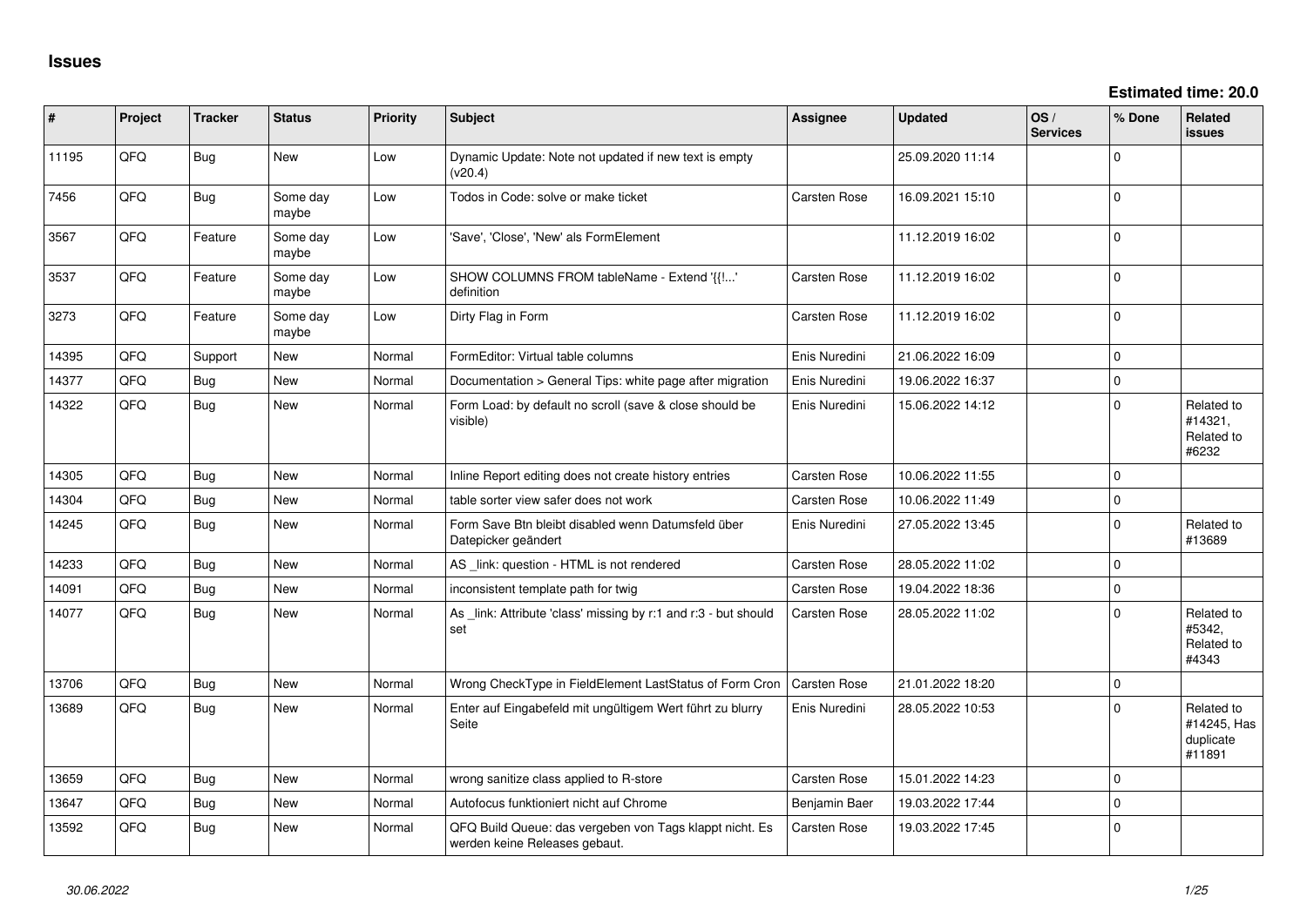| #     | Project | <b>Tracker</b> | <b>Status</b> | <b>Priority</b> | <b>Subject</b>                                                                                                                                      | Assignee            | <b>Updated</b>   | OS/<br><b>Services</b> | % Done              | <b>Related</b><br><b>issues</b> |
|-------|---------|----------------|---------------|-----------------|-----------------------------------------------------------------------------------------------------------------------------------------------------|---------------------|------------------|------------------------|---------------------|---------------------------------|
| 13528 | QFQ     | Bug            | New           | Normal          | qfq.io > releases: es wird kein neues Release angelegt                                                                                              | Benjamin Baer       | 19.03.2022 17:46 |                        | 0                   |                                 |
| 13460 | QFQ     | Bug            | New           | Normal          | Doc: Password set/reset  password should not processed<br>with 'html encode'                                                                        | Carsten Rose        | 19.03.2022 17:46 |                        | $\Omega$            |                                 |
| 13451 | QFQ     | Bug            | New           | Normal          | Character Counter / Max Character: Problem in Safari                                                                                                | <b>Carsten Rose</b> | 15.04.2022 17:18 |                        | $\mathbf 0$         |                                 |
| 13332 | QFQ     | Bug            | New           | Normal          | Multi Form: Required Felder werden visuell nicht markiert.                                                                                          | Carsten Rose        | 19.03.2022 17:47 |                        | $\mathbf 0$         |                                 |
| 13331 | QFQ     | Bug            | New           | Normal          | Multi Form: Clear Icon misplaced                                                                                                                    | Carsten Rose        | 19.03.2022 17:47 |                        | $\Omega$            |                                 |
| 12989 | QFQ     | Bug            | New           | Normal          | empty string does not trigger dynamic update                                                                                                        | Enis Nuredini       | 28.05.2022 11:09 |                        | $\mathbf 0$         |                                 |
| 12716 | QFQ     | Bug            | New           | Normal          | template group: Pattern only applied to first instance                                                                                              | Carsten Rose        | 19.03.2022 17:47 |                        | $\Omega$            |                                 |
| 12714 | QFQ     | Bug            | New           | Normal          | Conversion of GIF to PDF broken when GIF contains Alpha.                                                                                            | <b>Carsten Rose</b> | 19.03.2022 17:49 |                        | $\mathbf 0$         |                                 |
| 12581 | QFQ     | Bug            | New           | Normal          | Form.forward=close: Record 'new' in new browser tab ><br>save (& close) >> Form is not reloaded with new created<br>record id and stays in mode=new | Carsten Rose        | 19.03.2022 17:48 |                        | $\Omega$            |                                 |
| 12520 | QFQ     | <b>Bug</b>     | New           | Normal          | Switch FE User: still active even FE User session expired                                                                                           | <b>Carsten Rose</b> | 19.03.2022 17:48 |                        | $\Omega$            |                                 |
| 12512 | QFQ     | Bug            | New           | Normal          | Some MySQL Installation can't use 'stored procedures'                                                                                               | Carsten Rose        | 19.03.2022 17:48 |                        | $\mathbf 0$         |                                 |
| 12327 | QFQ     | Bug            | <b>New</b>    | Normal          | Copy to clipboard: Glyphicon can not be changed                                                                                                     | Carsten Rose        | 27.12.2021 17:59 |                        | $\mathbf 0$         |                                 |
| 12187 | QFQ     | Bug            | New           | Normal          | Trigger FormAsFile() via Report: probably problem with multi<br>DB setup                                                                            | <b>Carsten Rose</b> | 20.03.2021 21:20 |                        | $\mathbf 0$         |                                 |
| 12133 | QFQ     | Bug            | New           | Normal          | NPM, phpSpreadSheet aktualisieren                                                                                                                   | Carsten Rose        | 15.03.2021 09:04 |                        | $\mathbf 0$         |                                 |
| 12045 | QFQ     | Bug            | <b>New</b>    | Normal          | templateGroup afterSave FE: Aufruf ohne<br>sqlHonorFormElements funktioniert nicht                                                                  | Carsten Rose        | 18.02.2021 16:33 |                        | $\mathbf 0$         |                                 |
| 12040 | QFQ     | Bug            | New           | Normal          | FE Mode 'hidden' für zwei FEs auf einer Zeile                                                                                                       | Carsten Rose        | 18.02.2021 10:13 |                        | $\mathbf 0$         |                                 |
| 11752 | QFQ     | Bug            | New           | Normal          | checkbox renders multiple input elements with same name                                                                                             | Carsten Rose        | 17.12.2020 14:58 |                        | $\Omega$            | Related to<br>#11750            |
| 11715 | QFQ     | Bug            | New           | Normal          | acceptZeroAsRequired and requiredOffButMark do not<br>coincide                                                                                      |                     | 08.12.2020 12:13 |                        | $\mathbf 0$         |                                 |
| 11695 | QFQ     | Bug            | <b>New</b>    | Normal          | MultiForm required FE Error                                                                                                                         | Carsten Rose        | 04.12.2020 13:34 |                        | $\mathbf 0$         |                                 |
| 11668 | QFQ     | Bug            | <b>New</b>    | Normal          | Play function.sql - problem with mysql                                                                                                              | Carsten Rose        | 03.05.2021 20:48 |                        | $\mathbf 0$         |                                 |
| 11667 | QFQ     | Bug            | New           | Normal          | MySQL mariadb-server-10.3: Incorrect datetime value                                                                                                 | Carsten Rose        | 03.05.2021 20:48 |                        | $\mathbf 0$         |                                 |
| 11522 | QFQ     | Bug            | New           | Normal          | Aus/Einblenden von Reitern                                                                                                                          |                     | 13.11.2020 14:58 |                        | $\mathbf 0$         |                                 |
| 11239 | QFQ     | Bug            | New           | Normal          | Radiobutton (plain): horizontales Rendern abhängig vom<br>Datentyp in der Datenbank                                                                 | Carsten Rose        | 30.09.2020 18:37 |                        | $\Omega$            |                                 |
| 10937 | QFQ     | Bug            | <b>New</b>    | Normal          | Fehler mit abhängigen Select- Feldern beim Positionieren                                                                                            | <b>Carsten Rose</b> | 12.11.2020 23:45 |                        | $\mathbf 0$         |                                 |
| 10890 | QFQ     | Bug            | New           | Normal          | AutoCron hangs                                                                                                                                      |                     | 20.07.2020 13:56 |                        | $\mathsf{O}\xspace$ |                                 |
| 10759 | QFQ     | <b>Bug</b>     | New           | Normal          | emptyMeansNull - Feld falsch aktualisiert                                                                                                           |                     | 12.11.2020 23:45 |                        | $\mathbf 0$         |                                 |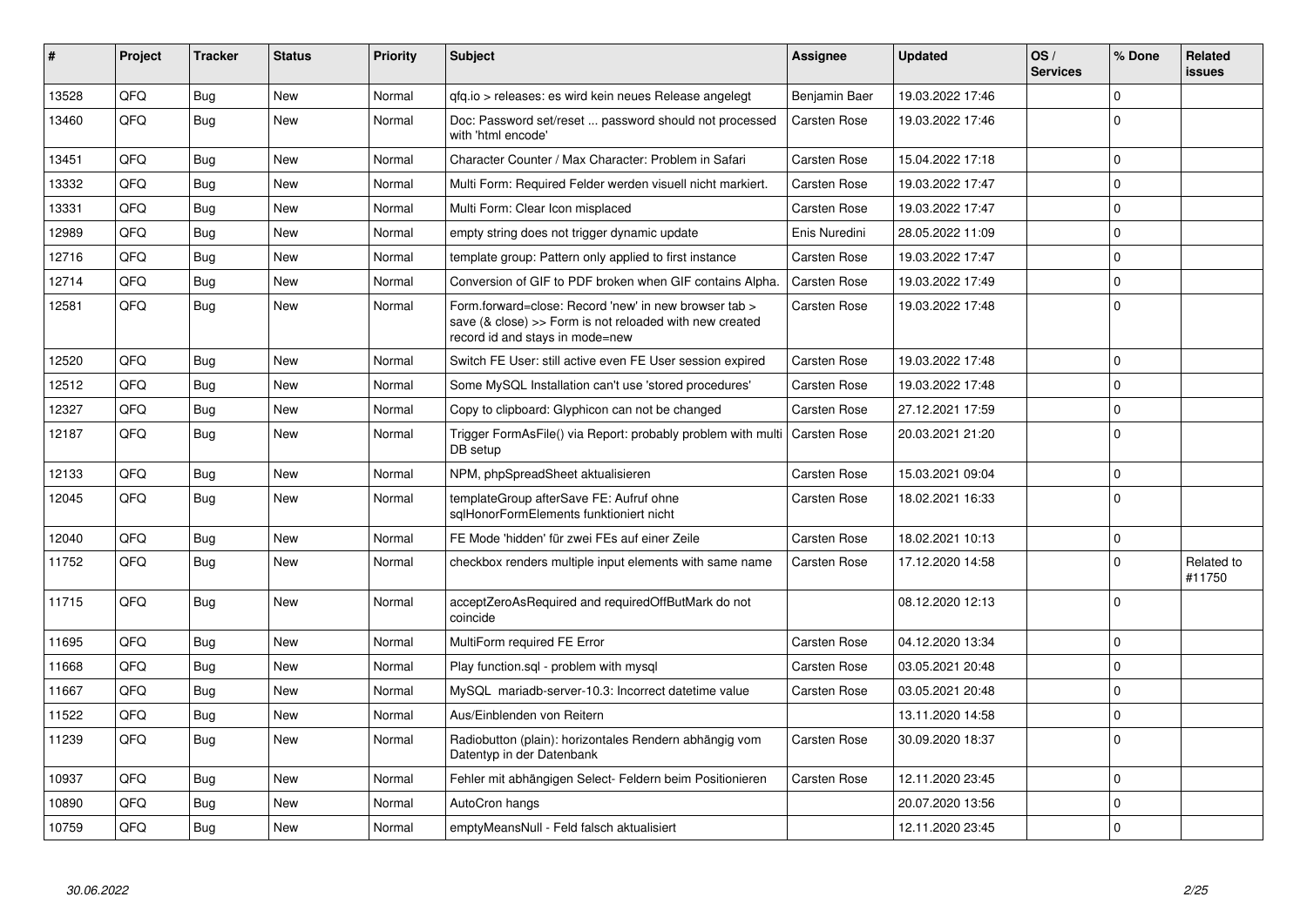| #     | Project | <b>Tracker</b> | <b>Status</b> | <b>Priority</b> | Subject                                                                                               | Assignee     | <b>Updated</b>   | OS/<br><b>Services</b> | % Done      | Related<br>issues                                                    |
|-------|---------|----------------|---------------|-----------------|-------------------------------------------------------------------------------------------------------|--------------|------------------|------------------------|-------------|----------------------------------------------------------------------|
| 10704 | QFQ     | <b>Bug</b>     | New           | Normal          | wkhtml problem rendering fullCalendar.js / fabric.js >><br>successor: puppeteer                       | Carsten Rose | 12.11.2020 23:45 |                        | $\Omega$    | Related to<br>#5024,<br>Related to<br>#4650.<br>Related to<br>#10715 |
| 10658 | QFQ     | Bug            | New           | Normal          | processReadOnly broken                                                                                | Carsten Rose | 27.05.2020 17:55 |                        | $\mathbf 0$ |                                                                      |
| 10588 | QFQ     | Bug            | New           | Normal          | typeahed Tag: Doku anpassen                                                                           | Carsten Rose | 12.11.2020 23:45 |                        | $\mathbf 0$ |                                                                      |
| 10324 | QFQ     | Bug            | New           | Normal          | Excel Export mit Template funktioniert nur, wenn Template<br>vor uid kommt                            |              | 30.03.2020 11:20 |                        | $\mathbf 0$ | Related to<br>#10257                                                 |
| 10322 | QFQ     | Bug            | New           | Normal          | FormElement / Radio: missing column 'enum' >> FE not<br>reported                                      | Carsten Rose | 07.05.2020 09:37 |                        | $\Omega$    |                                                                      |
| 10082 | QFQ     | Bug            | New           | Normal          | FE.type=SELECT - 'sanatize' Class                                                                     | Carsten Rose | 07.05.2020 09:36 |                        | $\mathbf 0$ | Related to<br>#10081                                                 |
| 9855  | QFQ     | <b>Bug</b>     | New           | Normal          | <b>Required Check</b>                                                                                 |              | 01.02.2020 15:56 |                        | $\Omega$    |                                                                      |
| 9783  | QFQ     | Bug            | New           | Normal          | Email with special characters                                                                         | Carsten Rose | 01.02.2020 23:22 |                        | $\mathbf 0$ |                                                                      |
| 9773  | QFQ     | <b>Bug</b>     | New           | Normal          | form.parameter.formModeGlobal=requiredOff                                                             | Carsten Rose | 01.02.2020 15:56 |                        | $\mathbf 0$ |                                                                      |
| 9533  | QFQ     | <b>Bug</b>     | New           | Normal          | FE.type=upload: Check in 'beforeSave' if upload is given                                              | Carsten Rose | 01.02.2020 23:22 |                        | $\Omega$    | Related to<br>#11523                                                 |
| 9317  | QFQ     | Bug            | New           | Normal          | FE.type=note: with dynamic show/hidden an empty label<br>causes trouble                               | Carsten Rose | 01.02.2020 23:22 |                        | $\Omega$    |                                                                      |
| 9275  | QFQ     | <b>Bug</b>     | New           | Normal          | autcron: t3 page, which takes to long to respond, is not<br>reported properly                         | Carsten Rose | 01.02.2020 23:22 |                        | 100         |                                                                      |
| 9177  | QFQ     | <b>Bug</b>     | New           | Normal          | Bug? QFQ tries to save an action FE, which has real<br>existing column name                           | Carsten Rose | 01.02.2020 23:22 |                        | $\mathbf 0$ |                                                                      |
| 9127  | QFQ     | <b>Bug</b>     | New           | Normal          | Error Message: change 'roll over' color - text not readable                                           | Carsten Rose | 01.02.2020 23:22 |                        | 0           |                                                                      |
| 9077  | QFQ     | <b>Bug</b>     | New           | Normal          | typeAheadSql: report broken SQL                                                                       | Carsten Rose | 29.06.2022 22:35 |                        | $\Omega$    | Related to<br>#4018                                                  |
| 9013  | QFQ     | Bug            | New           | Normal          | Error in Twig template not handled                                                                    | Carsten Rose | 20.10.2021 13:43 |                        | $\mathbf 0$ |                                                                      |
| 8049  | QFQ     | Bug            | New           | Normal          | FE.type=note, column 'value': text moves some pixel to top<br>after save                              | Carsten Rose | 01.02.2020 23:22 |                        | $\Omega$    |                                                                      |
| 7890  | QFQ     | Bug            | New           | Normal          | FormElement 'required': extraButtonInfo not aligned                                                   | Carsten Rose | 11.06.2021 21:17 |                        | $\Omega$    | Related to<br>#11517                                                 |
| 7795  | QFQ     | Bug            | New           | Normal          | Readonly Form: Typeahead-Felder                                                                       | Carsten Rose | 01.02.2020 23:22 |                        | 0           | Related to<br>#10640                                                 |
| 7685  | QFQ     | <b>Bug</b>     | New           | Normal          | Open FormElement from QFQ error message and save<br>modified record: error about missing {{formId:F}} | Carsten Rose | 01.02.2020 23:22 |                        | 0           |                                                                      |
| 7574  | QFQ     | <b>Bug</b>     | New           | Normal          | Substitute error: form element not reported / dont parse<br>Form.note                                 | Carsten Rose | 01.02.2020 23:21 |                        | 0           |                                                                      |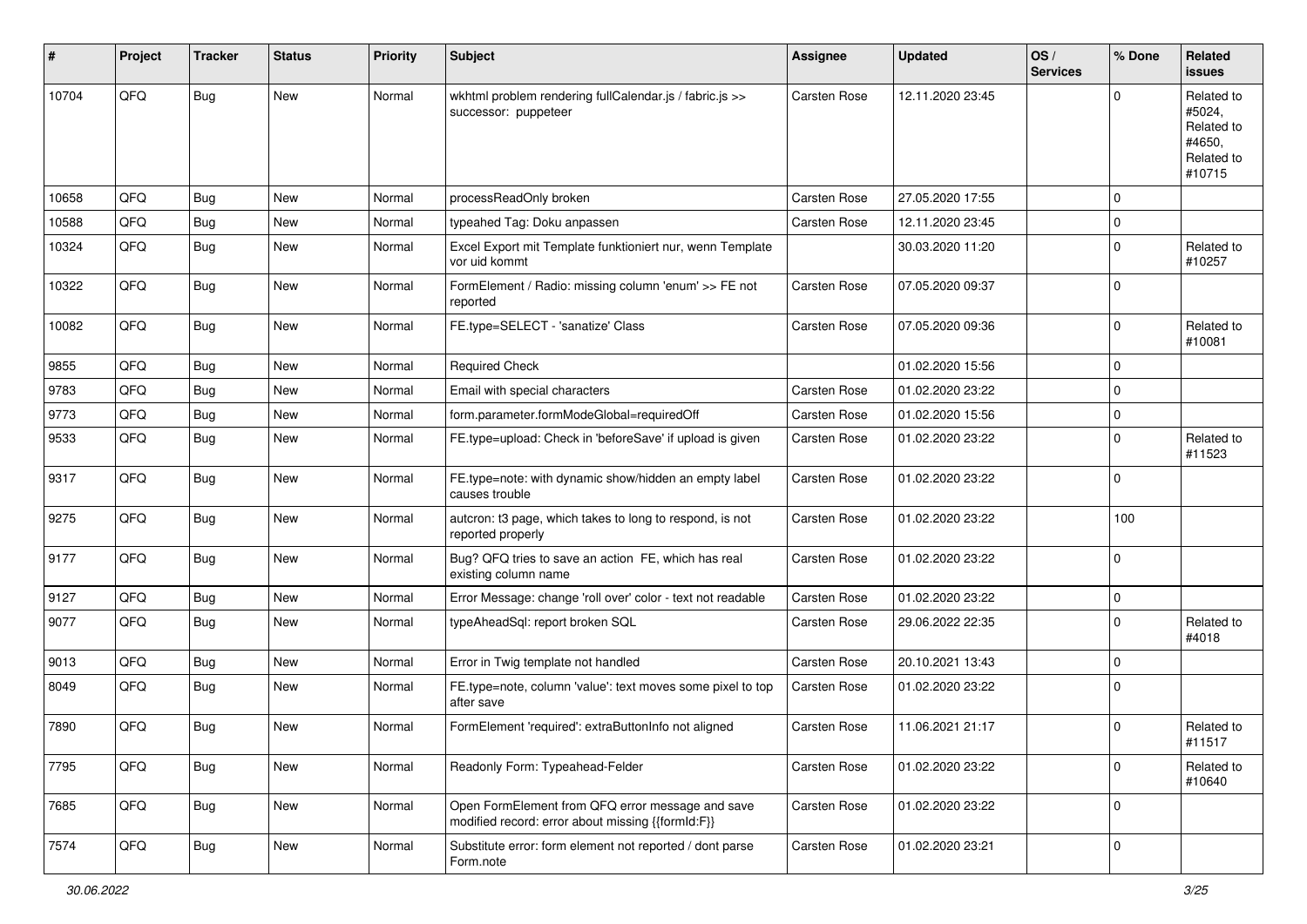| #     | Project | <b>Tracker</b> | <b>Status</b> | <b>Priority</b> | <b>Subject</b>                                                                                                   | Assignee            | <b>Updated</b>   | OS/<br><b>Services</b> | % Done      | Related<br>issues                             |
|-------|---------|----------------|---------------|-----------------|------------------------------------------------------------------------------------------------------------------|---------------------|------------------|------------------------|-------------|-----------------------------------------------|
| 7547  | QFQ     | Bug            | New           | Normal          | Error Message in afterSave: wrong parameter column<br>reported                                                   | <b>Carsten Rose</b> | 01.02.2020 23:22 |                        | $\Omega$    |                                               |
| 7524  | QFQ     | Bug            | New           | Normal          | QFQ throws a 'General Error' if 'fileadmin/protected/log/' is<br>not writeable                                   | <b>Carsten Rose</b> | 01.02.2020 23:22 |                        | $\Omega$    |                                               |
| 7513  | QFQ     | Bug            | New           | Normal          | Radios not correct aligned                                                                                       | <b>Carsten Rose</b> | 01.02.2020 23:22 |                        | $\mathbf 0$ |                                               |
| 7512  | QFQ     | Bug            | New           | Normal          | FE: inputType=number >> 'pattern' is not respected                                                               | Carsten Rose        | 01.02.2020 23:22 |                        | $\Omega$    |                                               |
| 7261  | QFQ     | Bug            | New           | Normal          | Report pathFilename for user without path, only the filename                                                     | <b>Carsten Rose</b> | 01.02.2020 23:21 |                        | $\Omega$    |                                               |
| 7219  | QFQ     | Bug            | New           | Normal          | typeSheadSql / typeAheadSqlPrefetch: change to curly<br>braces                                                   | <b>Carsten Rose</b> | 01.02.2020 23:21 |                        | l 0         |                                               |
| 7014  | QFQ     | Bug            | New           | Normal          | Sending invalid emails succeeds when<br>debug.redirectAllMailTo is set                                           | <b>Carsten Rose</b> | 01.02.2020 23:21 |                        | l 0         |                                               |
| 7002  | QFQ     | Bug            | New           | Normal          | Dynamic Update: row does not disappear / appear                                                                  | <b>Carsten Rose</b> | 01.02.2020 23:22 |                        | $\mathbf 0$ |                                               |
| 6912  | QFQ     | Bug            | New           | Normal          | error Message Var 'deadline' already set in SIP - in Form<br>with FE.value={{deadline:R:::{{deadlinePeriod:Y}}}} | Carsten Rose        | 01.02.2020 23:21 |                        | $\Omega$    |                                               |
| 6677  | QFQ     | Bug            | New           | Normal          | Error message FE Action Element: no/wrong FE reference<br>who cause the problem.                                 | <b>Carsten Rose</b> | 01.02.2020 23:21 |                        | ١o          |                                               |
| 6483  | QFQ     | Bug            | New           | Normal          | R Store funktioniert nicht bei 'Report Notation' im FE                                                           | Carsten Rose        | 01.02.2020 23:21 |                        | l 0         |                                               |
| 6462  | QFQ     | Bug            | New           | Normal          | File Upload: Nutzlose Fehlermeldung wenn Datei zu gross                                                          | <b>Carsten Rose</b> | 01.02.2020 23:21 |                        | $\Omega$    | Related to<br>#6139                           |
| 5576  | QFQ     | Bug            | New           | Normal          | Using MySQL 'DROP' requires privilege - wich is not really<br>necessary.                                         | <b>Carsten Rose</b> | 01.02.2020 23:21 |                        | ١o          |                                               |
| 5559  | QFQ     | Bug            | New           | Normal          | FE.type = Upload: 'accept' might contain variables                                                               | <b>Carsten Rose</b> | 11.05.2020 21:23 |                        | $\Omega$    |                                               |
| 5305  | QFQ     | Bug            | New           | Normal          | Upload FormElement: nicht disabled by readonly Form                                                              | <b>Carsten Rose</b> | 16.06.2021 13:43 |                        | $\Omega$    | Related to<br>#9347,<br>Related to<br>#9834   |
| 4756  | QFQ     | Bug            | New           | Normal          | Form dirty even nothing changes                                                                                  | <b>Carsten Rose</b> | 11.12.2019 16:16 |                        | $\Omega$    |                                               |
| 3547  | QFQ     | Bug            | New           | Normal          | FE of type 'note' causes writing of empty fields.                                                                | <b>Carsten Rose</b> | 01.02.2020 23:21 |                        | $\mathbf 0$ |                                               |
| 14283 | QFQ     | Bug            | Priorize      | Normal          | HEIC / HEIF convert doesn't trigger                                                                              | <b>Carsten Rose</b> | 19.06.2022 16:37 |                        | $\mathbf 0$ |                                               |
| 13943 | QFQ     | Bug            | Priorize      | Normal          | unable to find formgroup                                                                                         | Enis Nuredini       | 28.05.2022 11:03 |                        | $\Omega$    |                                               |
| 12325 | QFQ     | Bug            | Priorize      | Normal          | MultiDB form.dbIndex not working for report syntax                                                               | <b>Carsten Rose</b> | 07.09.2021 13:37 |                        | $\Omega$    | Related to<br>#12145,<br>Related to<br>#12314 |
| 9975  | QFQ     | Bug            | Priorize      | Normal          | Dropdown Menu: 'r:3' broken                                                                                      | Carsten Rose        | 01.02.2020 10:13 |                        | l 0         |                                               |
| 9958  | QFQ     | <b>Bug</b>     | Priorize      | Normal          | Broken subrecord query: no error message                                                                         | Carsten Rose        | 05.02.2021 15:15 |                        | $\mathbf 0$ |                                               |
| 9947  | QFQ     | Bug            | Priorize      | Normal          | Unwanted error message if missing 'typeAheadSqlPrefetch'                                                         | Carsten Rose        | 01.02.2020 10:13 |                        | $\mathbf 0$ |                                               |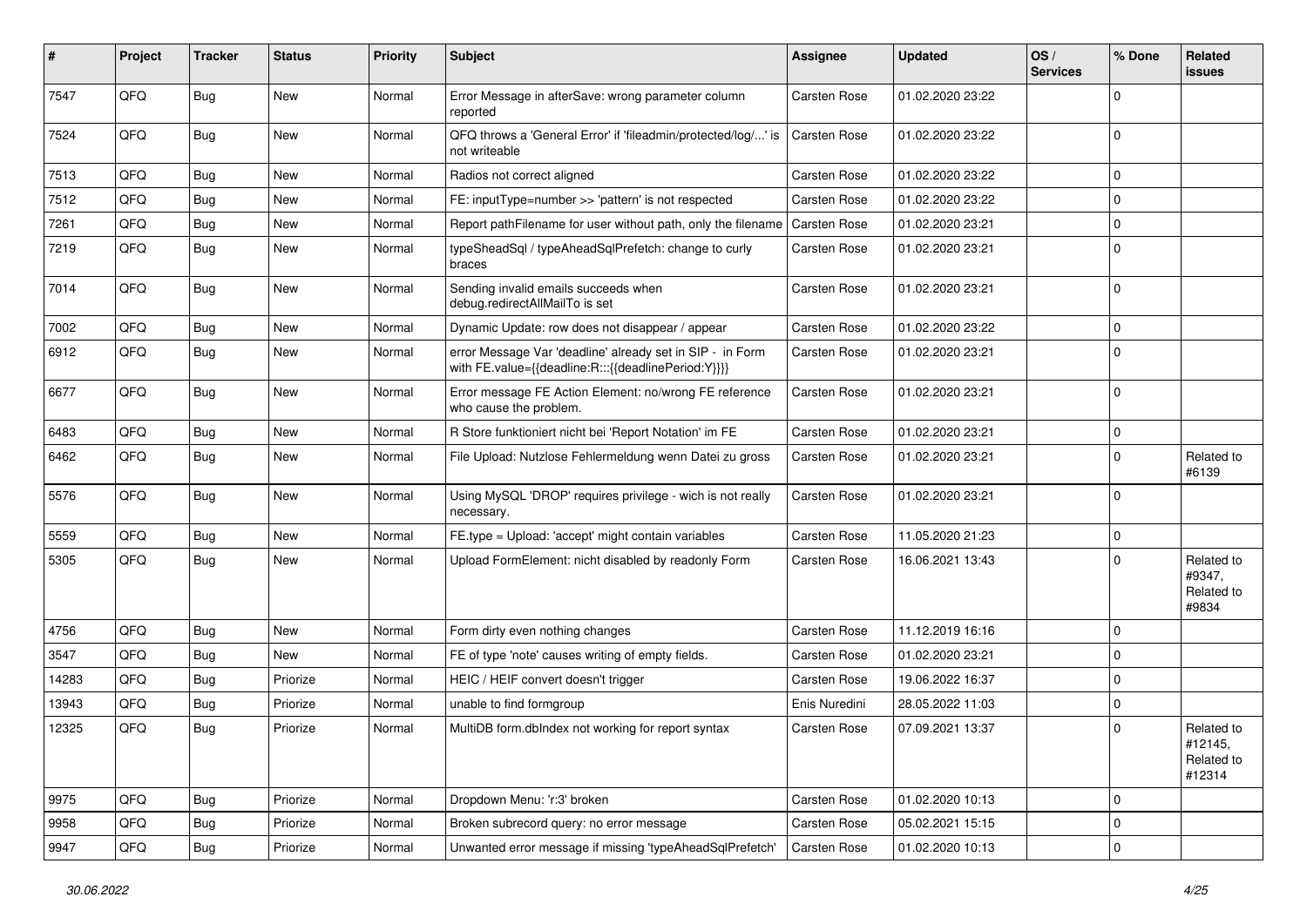| #     | Project | <b>Tracker</b> | <b>Status</b> | <b>Priority</b> | <b>Subject</b>                                                                                           | Assignee      | <b>Updated</b>   | OS/<br><b>Services</b> | % Done      | Related<br>issues                                                                                                              |
|-------|---------|----------------|---------------|-----------------|----------------------------------------------------------------------------------------------------------|---------------|------------------|------------------------|-------------|--------------------------------------------------------------------------------------------------------------------------------|
| 9862  | QFQ     | Bug            | Priorize      | Normal          | Failed writing to sql mail qfq.log should throw an exception                                             | Carsten Rose  | 01.02.2020 10:13 |                        | $\Omega$    |                                                                                                                                |
| 9834  | QFQ     | Bug            | Priorize      | Normal          | Input elements with tag 'disabled' are missing on<br>form-submit: server option 'processReadOnly' broken | Carsten Rose  | 07.12.2021 16:43 |                        | $\Omega$    | Related to<br>#9691,<br>Related to<br>#5305, Has<br>duplicate<br>#12331                                                        |
| 8037  | QFQ     | <b>Bug</b>     | Priorize      | Normal          | FE.type=upload (advanced mode): {{slaveId:V}} missing<br>during dynamic update                           | Carsten Rose  | 01.02.2020 10:13 |                        | $\Omega$    |                                                                                                                                |
| 7656  | QFQ     | Bug            | Priorize      | Normal          | FE with required, 'pattern' and 'extraButtonLock': always<br>complain about missing value                | Carsten Rose  | 01.02.2020 10:13 |                        | $\mathbf 0$ |                                                                                                                                |
| 7616  | QFQ     | Bug            | Priorize      | Normal          | Selectlist with Enum & Dynamic Update                                                                    | Carsten Rose  | 01.02.2020 10:13 |                        | $\mathbf 0$ |                                                                                                                                |
| 6574  | QFQ     | Bug            | Priorize      | Normal          | qfq.log: Fehlermeldung wurde angezeigt, aber nicht geloggt                                               | Carsten Rose  | 01.02.2020 10:13 |                        | $\mathbf 0$ |                                                                                                                                |
| 6566  | QFQ     | Bug            | Priorize      | Normal          | Link Function 'delete': provided parameter missing on page<br>reload                                     | Benjamin Baer | 03.01.2022 08:08 |                        | $\Omega$    |                                                                                                                                |
| 6140  | QFQ     | Bug            | Priorize      | Normal          | QFQ DnD Sort: Locked fields                                                                              | Benjamin Baer | 21.03.2022 09:56 |                        | $\mathbf 0$ |                                                                                                                                |
| 4457  | QFQ     | Bug            | Priorize      | Normal          | typeahead: pressing return to select an item, saves the form<br>and closes the form.                     | Benjamin Baer | 03.01.2022 08:01 |                        | $\Omega$    | Related to<br>#4398                                                                                                            |
| 3782  | QFQ     | Bug            | Priorize      | Normal          | Bei fehlerhafter Eingabe (z.B. Datum) sollte das erwartete<br>Format angezeigt werden                    | Carsten Rose  | 01.02.2020 10:13 |                        | $\mathbf 0$ |                                                                                                                                |
| 2665  | QFQ     | <b>Bug</b>     | Priorize      | Normal          | Dynamic Update funktioniert nicht, wenn beim<br>entsprechenden FormElement eine size angegeben ist.      | Benjamin Baer | 03.01.2022 08:12 |                        | 30          |                                                                                                                                |
| 14303 | QFQ     | <b>Bug</b>     | ToDo          | Normal          | datetime broken with picker                                                                              | Enis Nuredini | 17.06.2022 09:02 |                        | $\mathbf 0$ | Related to<br>#12630                                                                                                           |
| 13899 | QFQ     | Bug            | ToDo          | Normal          | Selenium: zum laufen bringen                                                                             | Enis Nuredini | 25.03.2022 10:24 |                        | $\Omega$    |                                                                                                                                |
| 14323 | QFQ     | <b>Bug</b>     | In Progress   | Normal          | Report: render=both single - no impact                                                                   | Carsten Rose  | 19.06.2022 18:31 |                        | $\Omega$    |                                                                                                                                |
| 14175 | QFQ     | Bug            | In Progress   | Normal          | Opening a form with no QFQ Session cookie fails                                                          | Carsten Rose  | 03.06.2022 10:40 |                        | $\mathbf 0$ |                                                                                                                                |
| 11517 | QFQ     | Bug            | In Progress   | Normal          | extraButtonInfo Broken for multiple FormElements                                                         | Carsten Rose  | 12.05.2022 13:12 |                        | $\Omega$    | Related to<br>#7890,<br>Related to<br>#3811, Has<br>duplicate<br>#10905, Has<br>duplicate<br>#10553, Has<br>duplicate<br>#6779 |
| 10661 | QFQ     | Bug            | In Progress   | Normal          | Typo3 Warnungen                                                                                          | Carsten Rose  | 07.09.2021 13:23 |                        | $\Omega$    | Related to<br>#12440                                                                                                           |
| 9691  | QFQ     | Bug            | In Progress   | Normal          | Checkbox: dynamic update > readonly                                                                      | Carsten Rose  | 01.02.2020 23:22 |                        | 50          | Related to<br>#9834                                                                                                            |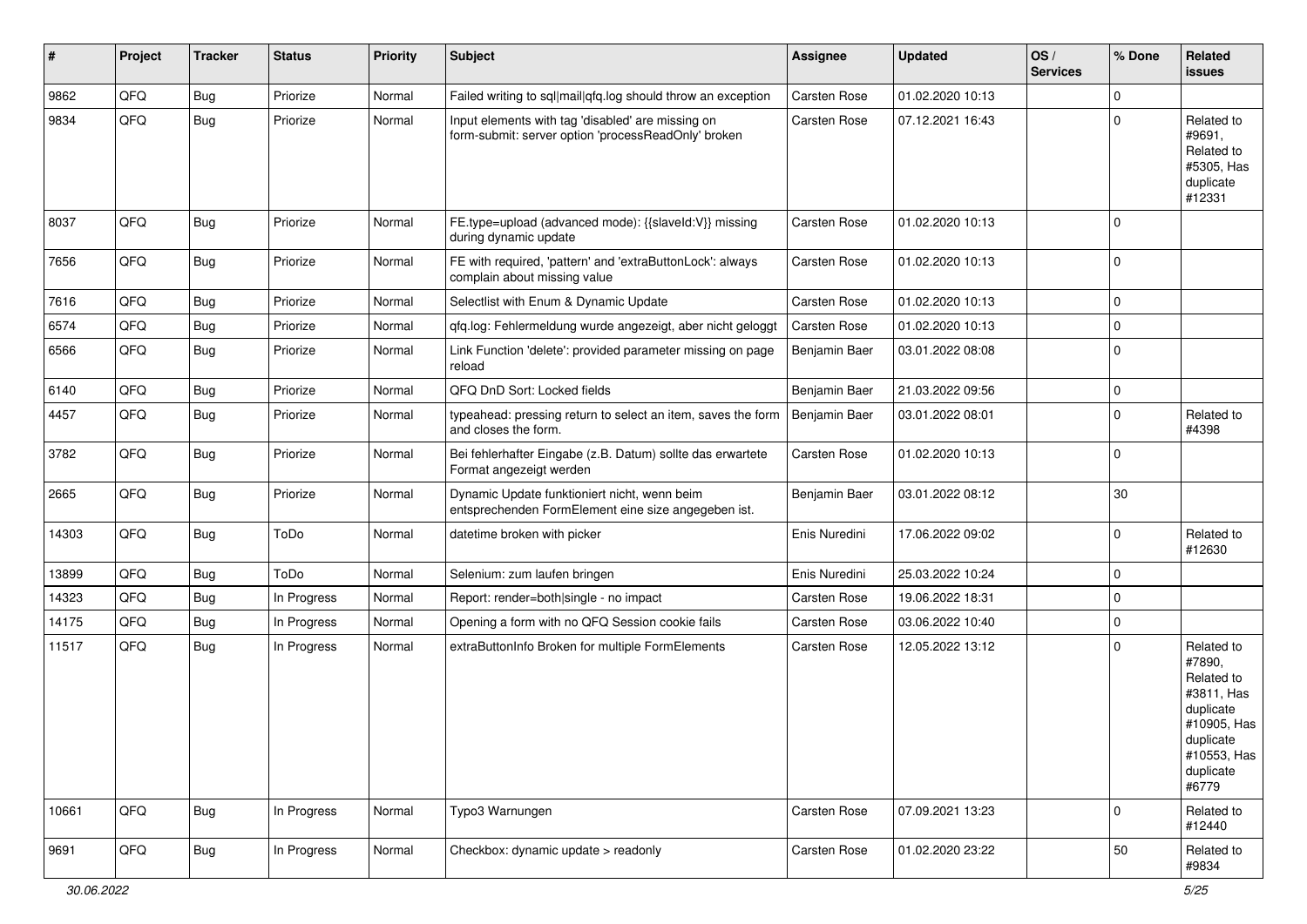| ∦     | Project | <b>Tracker</b> | <b>Status</b>     | <b>Priority</b> | Subject                                                                                                              | <b>Assignee</b>     | <b>Updated</b>   | OS/<br><b>Services</b> | % Done       | Related<br>issues   |
|-------|---------|----------------|-------------------|-----------------|----------------------------------------------------------------------------------------------------------------------|---------------------|------------------|------------------------|--------------|---------------------|
| 13767 | QFQ     | Bug            | Feedback          | Normal          | date/time-picker: required shows up/down button orange                                                               | Enis Nuredini       | 16.05.2022 23:16 |                        | $\mathbf 0$  |                     |
| 12546 | QFQ     | Bug            | Feedback          | Normal          | Branch 'Development' - Unit Tests mit dirty workaround<br>angepasst                                                  | <b>Carsten Rose</b> | 19.03.2022 17:48 |                        | $\mathbf 0$  |                     |
| 11347 | QFQ     | Bug            | Feedback          | Normal          | If Bedingungen funktionieren nicht korrekt                                                                           | Christoph Fuchs     | 21.03.2021 20:37 |                        | 0            |                     |
| 9898  | QFQ     | <b>Bug</b>     | Feedback          | Normal          | Formular trotz Timeout gespeichert                                                                                   | Benjamin Baer       | 01.02.2020 15:56 |                        | 0            |                     |
| 9535  | QFQ     | <b>Bug</b>     | Feedback          | Normal          | Report:  AS '_vertical' - column to wide - vertical >> rot45,<br>rot90                                               | Benjamin Baer       | 01.02.2020 15:56 |                        | $\mathbf 0$  |                     |
| 8316  | QFQ     | Bug            | Feedback          | Normal          | Documentation/Behaviour for Nested Queries and<br>Record-Store confusing                                             | Nicola Chiapolini   | 20.11.2019 09:14 |                        | $\mathbf 0$  |                     |
| 9669  | QFQ     | Bug            | Some day<br>maybe | Normal          | Checkbox / Template Group: radio/checkbox visible broken<br>after 'add'                                              | <b>Carsten Rose</b> | 16.06.2021 13:47 |                        | $\mathbf 0$  | Related to<br>#8091 |
| 9281  | QFQ     | <b>Bug</b>     | Some day<br>maybe | Normal          | Allow STRICT_TRANS_TABLES                                                                                            | <b>Carsten Rose</b> | 02.01.2021 18:43 |                        | $\mathbf 0$  |                     |
| 9126  | QFQ     | Bug            | Some day<br>maybe | Normal          | hidden Form elements are present in page source                                                                      |                     | 02.01.2021 18:41 |                        | $\mathbf 0$  |                     |
| 9024  | QFQ     | <b>Bug</b>     | Some day<br>maybe | Normal          | QFQ Einarbeitung                                                                                                     |                     | 01.02.2020 15:56 |                        | $\mathbf 0$  |                     |
| 9020  | QFQ     | Bug            | Some day<br>maybe | Normal          | radio mit buttonClass und dynamicUpdate lassen sich nicht<br>kombinieren                                             |                     | 11.12.2019 16:01 |                        | $\mathbf 0$  |                     |
| 8106  | QFQ     | <b>Bug</b>     | Some day<br>maybe | Normal          | Dynamic Update: Feld kann nicht auf empty zurückgesetzt<br>werden                                                    | Carsten Rose        | 11.12.2019 16:01 |                        | $\mathbf 0$  |                     |
| 7402  | QFQ     | <b>Bug</b>     | Some day<br>maybe | Normal          | thumbnail cache: outdated picture when permission denied<br>and permission resolved.                                 |                     | 01.02.2020 23:20 |                        | $\mathbf 0$  |                     |
| 7281  | QFQ     | <b>Bug</b>     | Some day<br>maybe | Normal          | Subrecords: on large screen separator line too short                                                                 |                     | 01.02.2020 23:19 |                        | $\Omega$     |                     |
| 7101  | QFQ     | <b>Bug</b>     | Some day<br>maybe | Normal          | 'form' in SIP and 'report' - breaks                                                                                  |                     | 01.02.2020 23:20 |                        | $\mathbf 0$  |                     |
| 5991  | QFQ     | <b>Bug</b>     | Some day<br>maybe | Normal          | URLs with ' ' or long parameter are problematic                                                                      | <b>Carsten Rose</b> | 01.02.2020 23:19 |                        | $\mathbf 0$  |                     |
| 5877  | QFQ     | <b>Bug</b>     | Some day<br>maybe | Normal          | FE.type=note:bsColumn strange behaviour                                                                              |                     | 01.02.2020 23:19 |                        | $\mathbf 0$  |                     |
| 5768  | QFQ     | <b>Bug</b>     | Some day<br>maybe | Normal          | '{{pageLanguage:T}}' missing if QFQ is called via api                                                                | <b>Carsten Rose</b> | 01.02.2020 23:19 |                        | $\mathbf 0$  |                     |
| 5706  | QFQ     | <b>Bug</b>     | Some day<br>maybe | Normal          | upload: fileDestination needs to be sanatized                                                                        | <b>Carsten Rose</b> | 01.02.2020 23:19 |                        | 0            |                     |
| 5557  | QFQ     | <b>Bug</b>     | Some day<br>maybe | Normal          | Form load: STORE_RECORD filled, but should be empty                                                                  | Carsten Rose        | 01.02.2020 23:19 |                        | $\mathbf{0}$ |                     |
| 5021  | QFQ     | <b>Bug</b>     | Some day<br>maybe | Normal          | FE.typ=extra - during save displays error 'datum2' already<br>filled in STORE_SIP - the value is stored nevertheless | Carsten Rose        | 01.02.2020 23:19 |                        | 0            | Related to<br>#3875 |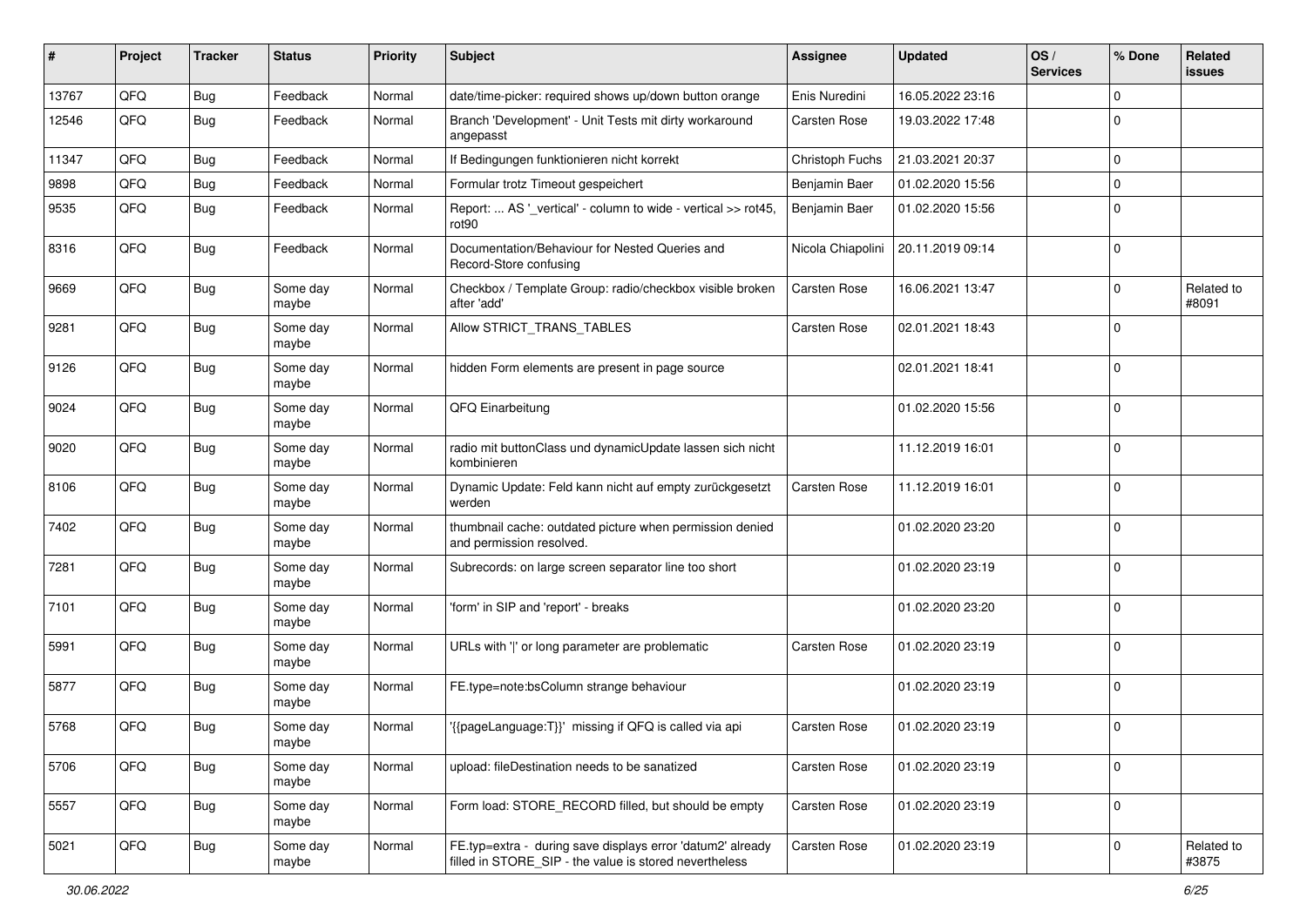| #    | Project | <b>Tracker</b> | <b>Status</b>     | <b>Priority</b> | <b>Subject</b>                                                                                                                                           | Assignee            | <b>Updated</b>   | OS/<br><b>Services</b> | % Done      | Related<br><b>issues</b>                       |
|------|---------|----------------|-------------------|-----------------|----------------------------------------------------------------------------------------------------------------------------------------------------------|---------------------|------------------|------------------------|-------------|------------------------------------------------|
| 4771 | QFQ     | <b>Bug</b>     | Some day<br>maybe | Normal          | gfg: select-down-values empty after save (edit-form for<br>program administrators)                                                                       | <b>Carsten Rose</b> | 01.02.2020 23:20 |                        | $\Omega$    | Related to<br>#4549, Has<br>duplicate<br>#4282 |
| 4659 | QFQ     | Bug            | Some day<br>maybe | Normal          | infoButtonExtra                                                                                                                                          | <b>Carsten Rose</b> | 01.02.2020 23:20 |                        | $\Omega$    |                                                |
| 4651 | QFQ     | <b>Bug</b>     | Some day<br>maybe | Normal          | 'Loading document" Modal wird angezeigt bei uzhcd type=2<br>Ansicht                                                                                      | Carsten Rose        | 01.02.2020 23:20 |                        | $\Omega$    |                                                |
| 4583 | QFQ     | Bug            | Some day<br>maybe | Normal          | Dynamic Update bei TypeAhead Feldern                                                                                                                     | Carsten Rose        | 01.02.2020 23:19 |                        | $\mathbf 0$ |                                                |
| 4549 | QFQ     | Bug            | Some day<br>maybe | Normal          | TemplateGroups: FE.type SELECT loose selected value<br>after save                                                                                        | <b>Carsten Rose</b> | 01.02.2020 23:20 |                        | $\mathbf 0$ | Related to<br>#4548,<br>Related to<br>#4771    |
| 4546 | QFQ     | Bug            | Some day<br>maybe | Normal          | NH: SIP storage is destroyed                                                                                                                             |                     | 01.02.2020 23:20 |                        | $\Omega$    |                                                |
| 4528 | QFQ     | Bug            | Some day<br>maybe | Normal          | extraButtonLock mit SQLAhead Bug                                                                                                                         | Carsten Rose        | 01.02.2020 23:19 |                        | $\Omega$    |                                                |
| 4454 | QFQ     | Bug            | Some day<br>maybe | Normal          | Required Elements: multiple elements in a row - whole row<br>marked if only one input is empty.                                                          | Benjamin Baer       | 01.02.2020 23:20 |                        | $\Omega$    |                                                |
| 4441 | QFQ     | Bug            | Some day<br>maybe | Normal          | \$ SERVER Vars sollten nur aus dem Store genommen<br>werden - Code entsprechend anpassen.                                                                |                     | 11.12.2019 16:02 |                        | $\Omega$    |                                                |
| 4398 | QFQ     | <b>Bug</b>     | Some day<br>maybe | Normal          | Typeahead: mouse click in a prefilled input opens a single<br>item dropdown with the current value - click on it seems to<br>set the value, not the key. | Benjamin Baer       | 01.02.2020 23:20 |                        | $\Omega$    | Related to<br>#4457                            |
| 4328 | QFQ     | Bug            | Some day<br>maybe | Normal          | Error Message: Show FE name/number on problems in FE                                                                                                     | <b>Carsten Rose</b> | 01.02.2020 23:20 |                        | $\mathbf 0$ |                                                |
| 4293 | QFQ     | Bug            | Some day<br>maybe | Normal          | Download broken if token 'd:' is missing - but no error<br>message                                                                                       | <b>Carsten Rose</b> | 11.12.2019 16:03 |                        | $\mathbf 0$ | Related to<br>#7514                            |
| 4138 | QFQ     | Bug            | Some day<br>maybe | Normal          | style fehlt                                                                                                                                              |                     | 11.12.2019 16:03 |                        | $\Omega$    |                                                |
| 4122 | QFQ     | <b>Bug</b>     | Some day<br>maybe | Normal          | file: Render Mode hat keinen Effekt                                                                                                                      |                     | 11.12.2019 16:03 |                        | $\mathbf 0$ |                                                |
| 4092 | QFQ     | <b>Bug</b>     | Some day<br>maybe | Normal          | 1) Logging verbessern wann welches FE warum<br>ausgefuehrt wird, 2) Documentation: Best Practice Template<br>Group                                       | <b>Carsten Rose</b> | 01.02.2020 23:19 |                        | $\mathbf 0$ | Related to<br>#3504                            |
| 4008 | QFQ     | Bug            | Some day<br>maybe | Normal          | FormElemen.type=sendmail: wrong 'TO' if 'real<br>name <rea@mail.to>' is used</rea@mail.to>                                                               | <b>Carsten Rose</b> | 11.12.2019 16:03 |                        | $\mathbf 0$ |                                                |
| 3895 | QFQ     | <b>Bug</b>     | Some day<br>maybe | Normal          | typeahead pedantic: on lehrkredit Idap webpass - if only one<br>person is in dropdown, such person can't be selected                                     | <b>Carsten Rose</b> | 11.12.2019 16:03 |                        | $\Omega$    |                                                |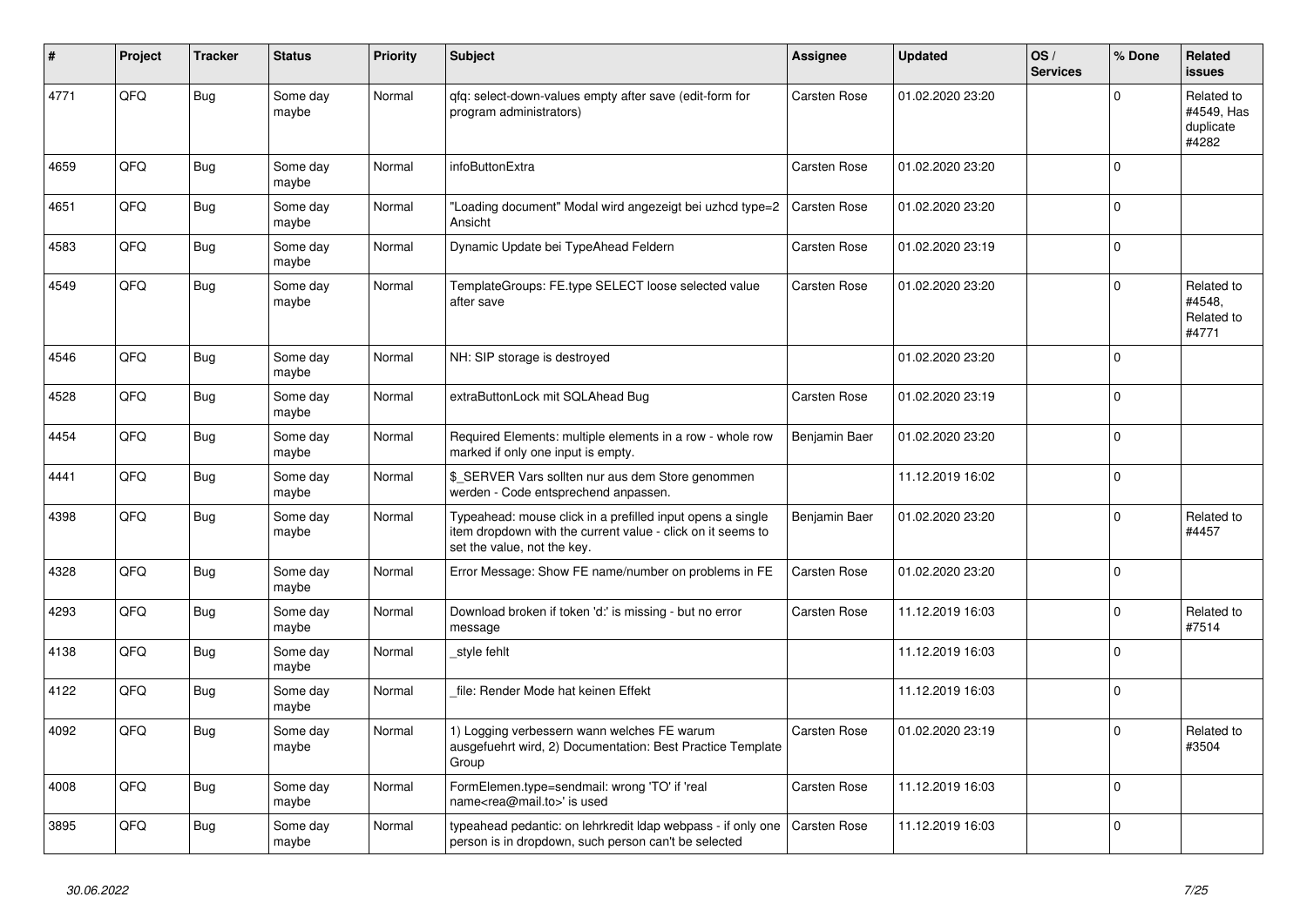| #     | Project | <b>Tracker</b> | <b>Status</b>     | <b>Priority</b> | <b>Subject</b>                                                                                                                | Assignee               | <b>Updated</b>   | OS/<br><b>Services</b> | % Done       | Related<br>issues    |
|-------|---------|----------------|-------------------|-----------------|-------------------------------------------------------------------------------------------------------------------------------|------------------------|------------------|------------------------|--------------|----------------------|
| 3882  | QFQ     | Bug            | Some day<br>maybe | Normal          | templateGroup: disable 'add' if limit is reached - funktioniert<br>nicht wenn bereits records existierten                     | <b>Carsten Rose</b>    | 11.12.2019 16:03 |                        | $\mathbf 0$  |                      |
| 3811  | QFQ     | Bug            | Some day<br>maybe | Normal          | Dynamic Update: extraButtonInfo - Text aktualisieren                                                                          | Carsten Rose           | 11.12.2019 16:03 |                        | $\mathbf{0}$ | Related to<br>#11517 |
| 3750  | QFQ     | Bug            | Some day<br>maybe | Normal          | FE in a row: if one violates check, all are red                                                                               | Carsten Rose           | 11.12.2019 16:03 |                        | $\mathbf 0$  |                      |
| 3682  | QFQ     | Bug            | Some day<br>maybe | Normal          | Dynamic update: Radio buttons                                                                                                 | Carsten Rose           | 11.12.2019 16:02 |                        | $\mathbf 0$  |                      |
| 3613  | QFQ     | Bug            | Some day<br>maybe | Normal          | note /note unchecked -> note div (col-md) wird weiterhin<br>gerendert                                                         | Elias Villiger         | 01.02.2020 23:19 |                        | 100          |                      |
| 3588  | QFQ     | Bug            | Some day<br>maybe | Normal          | templateGroup: versteckte Elemente werden weiterhin<br>gespeichert.                                                           | Carsten Rose           | 11.12.2019 16:02 |                        | $\Omega$     |                      |
| 3349  | QFQ     | Bug            | Some day<br>maybe | Normal          | config.qfq.ini: a) vertraegt keine '=' im Value (z.B. Passwort),<br>b) Values sollten in ticks einschliessbar sein (spaces, ) | <b>Carsten Rose</b>    | 11.12.2019 16:02 |                        | $\Omega$     |                      |
| 3130  | QFQ     | Bug            | Some day<br>maybe | Normal          | Debug Info's nicht korrekt nach 'New > Save'.                                                                                 | Carsten Rose           | 11.12.2019 16:03 |                        | $\mathbf{0}$ | Related to<br>#3253  |
| 2643  | QFQ     | Bug            | Some day<br>maybe | Normal          | Zend / PHP Webinars anschauen                                                                                                 | Carsten Rose           | 01.02.2020 15:56 |                        | $\mathbf{0}$ |                      |
| 2063  | QFQ     | Bug            | Some day<br>maybe | Normal          | Pills auf 'inaktiv' setzen falls keine Element auf dem Pill<br>sichtbar sind.                                                 | Benjamin Baer          | 11.12.2019 16:03 |                        | $\mathbf{0}$ | Related to<br>#3752  |
| 14376 | QFQ     | Feature        | <b>New</b>        | Normal          | QFQ Bootstrap: if missing, create stored procedures                                                                           | Enis Nuredini          | 19.06.2022 16:37 |                        | $\mathbf{0}$ |                      |
| 14227 | QFQ     | Feature        | <b>New</b>        | Normal          | Selenium Konkurrenz: cypress.io                                                                                               | Enis Nuredini          | 28.05.2022 11:02 |                        | $\Omega$     |                      |
| 14185 | QFQ     | Feature        | <b>New</b>        | Normal          | External/Autocron.php - better suitable directory                                                                             | Support: System        | 28.05.2022 11:03 |                        | $\mathbf{0}$ |                      |
| 14090 | QFQ     | Feature        | <b>New</b>        | Normal          | Nützliche _script funktionen                                                                                                  | Carsten Rose           | 28.05.2022 11:03 |                        | $\Omega$     |                      |
| 14028 | QFQ     | Feature        | New               | Normal          | Required notification: visual nicer                                                                                           | Enis Nuredini          | 28.05.2022 11:01 |                        | $\pmb{0}$    |                      |
| 13945 | QFQ     | Feature        | <b>New</b>        | Normal          | As _link: content before/after link                                                                                           | Enis Nuredini          | 28.05.2022 11:01 |                        | $\Omega$     | Related to<br>#12262 |
| 13843 | QFQ     | Feature        | <b>New</b>        | Normal          | Create JWT via QFQ                                                                                                            | Carsten Rose           | 19.03.2022 17:42 |                        | $\Omega$     |                      |
| 13841 | QFQ     | Feature        | <b>New</b>        | Normal          | Create PDF via iText - evaluate                                                                                               | Carsten Rose           | 19.03.2022 17:42 |                        | $\mathbf 0$  |                      |
| 13700 | QFQ     | Feature        | <b>New</b>        | Normal          | Redesign qfq.io Seite                                                                                                         | <b>Carsten Rose</b>    | 19.03.2022 17:43 |                        | $\Omega$     |                      |
| 13609 | QFQ     | Feature        | <b>New</b>        | Normal          | QFQ Introduction: Seite aufloesen                                                                                             | Philipp<br>Gröbelbauer | 28.05.2022 11:02 |                        | $\Omega$     |                      |
| 13467 | QFQ     | Feature        | <b>New</b>        | Normal          | ChangeLog Generator                                                                                                           | Carsten Rose           | 19.03.2022 17:46 |                        | $\mathbf 0$  | Related to<br>#11460 |
| 13354 | QFQ     | Feature        | <b>New</b>        | Normal          | Using Websocket in QFQ                                                                                                        | Carsten Rose           | 10.11.2021 15:47 |                        | $\mathbf 0$  |                      |
| 12679 | QFQ     | Feature        | New               | Normal          | tablesorter: custom column width                                                                                              | <b>Carsten Rose</b>    | 16.06.2021 11:10 |                        | $\Omega$     |                      |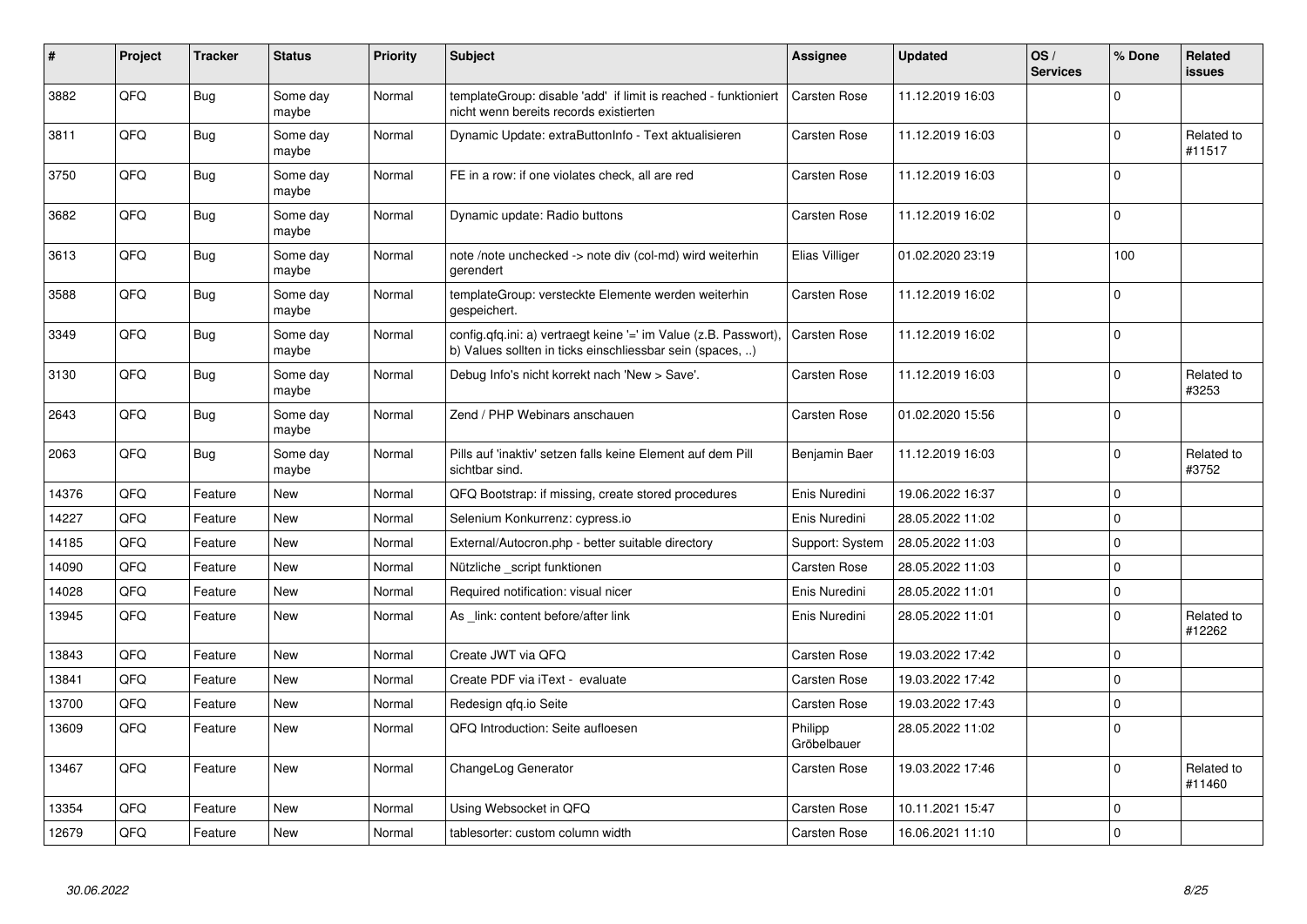| $\sharp$ | Project | <b>Tracker</b> | <b>Status</b> | <b>Priority</b> | <b>Subject</b>                                                                                                      | <b>Assignee</b>     | <b>Updated</b>   | OS/<br><b>Services</b> | % Done      | Related<br><b>issues</b>                                              |
|----------|---------|----------------|---------------|-----------------|---------------------------------------------------------------------------------------------------------------------|---------------------|------------------|------------------------|-------------|-----------------------------------------------------------------------|
| 12664    | QFQ     | Feature        | New           | Normal          | TinyMCE: report/remove malicous HTML/JS Code                                                                        | Carsten Rose        | 19.03.2022 17:47 |                        | $\Omega$    | Related to<br>#14320                                                  |
| 12632    | QFQ     | Feature        | New           | Normal          | TinyMCE: Prepare CSS classes for images                                                                             | Carsten Rose        | 04.06.2021 14:35 |                        | 100         | Blocked by<br>#12186                                                  |
| 12603    | QFQ     | Feature        | New           | Normal          | Dropdown (Select), Radio, checkbox:<br>itemListAlways={{!SELECT key, value}}                                        | Carsten Rose        | 19.03.2022 17:47 |                        | $\Omega$    |                                                                       |
| 12556    | QFQ     | Feature        | New           | Normal          | Pills Title: colored = static or dynamic on allrequiredgiven                                                        | Benjamin Baer       | 19.03.2022 17:49 |                        | $\mathbf 0$ |                                                                       |
| 12490    | QFQ     | Feature        | New           | Normal          | Loading Plugins in QFQ - see what tinymce does. (lazy<br>loading)                                                   | Benjamin Baer       | 08.06.2022 10:37 |                        | $\Omega$    | Related to<br>#12611,<br>Related to<br>#10013,<br>Related to<br>#7732 |
| 12480    | QFQ     | Feature        | New           | Normal          | If QFQ upgrade is running, block further request                                                                    | Carsten Rose        | 03.05.2021 20:45 |                        | $\mathbf 0$ |                                                                       |
| 12477    | QFQ     | Feature        | New           | Normal          | Support for refactoring: Form, FormElement, diverse<br>Tabellen/Spalten, tt-content Records                         | Carsten Rose        | 03.05.2021 20:45 |                        | $\mathbf 0$ |                                                                       |
| 12476    | QFQ     | Feature        | New           | Normal          | clearMe: a) should trigger 'dirty', b) sticky on textarea resize                                                    | Benjamin Baer       | 04.01.2022 08:40 |                        | $\mathbf 0$ | Related to<br>#9528                                                   |
| 12474    | QFQ     | Feature        | New           | Normal          | Check BaseConfigURL if it is given and the the last char is '/                                                      | Carsten Rose        | 03.05.2021 20:45 |                        | $\mathbf 0$ |                                                                       |
| 12465    | QFQ     | Feature        | <b>New</b>    | Normal          | QFQ Function: use in FE to fill StoreRecord                                                                         | Carsten Rose        | 05.05.2021 21:58 |                        | $\mathbf 0$ |                                                                       |
| 12413    | QFQ     | Feature        | New           | Normal          | STORE_TYPO3: enhance for {{be_users.email:T}},<br>{{fe users.email:T}}                                              | Carsten Rose        | 03.05.2021 20:45 |                        | $\mathbf 0$ | Related to<br>#12412,<br>Related to<br>#10012                         |
| 12412    | QFQ     | Feature        | <b>New</b>    | Normal          | Action/Escape qualifier 'e' (empty), '0': if given, an empty<br>string (or '0') will be treated as 'not found'      | Carsten Rose        | 08.05.2021 09:40 |                        | $\Omega$    | Related to<br>#12413,<br>Related to<br>#10012                         |
| 12400    | QFQ     | Feature        | New           | Normal          | Tutorial ist in QFQ Doku, Wird in der Suche gefunden, es<br>gibt aber kein Menupunkt - Inhalt ueberpruefen          | Carsten Rose        | 03.05.2021 20:45 |                        | $\mathbf 0$ |                                                                       |
| 12330    | QFQ     | Feature        | New           | Normal          | Copy to input field / text area / TinyMCE                                                                           | Carsten Rose        | 07.04.2021 09:01 |                        | $\mathbf 0$ |                                                                       |
| 12269    | QFQ     | Feature        | New           | Normal          | 2FA - Login                                                                                                         | Carsten Rose        | 03.05.2021 20:45 |                        | $\mathbf 0$ |                                                                       |
| 12163    | QFQ     | Feature        | New           | Normal          | Checkbox: table wrap                                                                                                | Carsten Rose        | 03.05.2021 20:51 |                        | $\mathbf 0$ |                                                                       |
| 12162    | QFQ     | Feature        | New           | Normal          | FE.type=sendmail: personalized mailing (several mails) via<br>template                                              | <b>Carsten Rose</b> | 03.05.2021 20:45 |                        | 0           |                                                                       |
| 12156    | QFQ     | Feature        | New           | Normal          | Form: Optional disable 'leave page'                                                                                 |                     | 03.05.2021 20:45 |                        | $\mathbf 0$ |                                                                       |
| 12146    | QFQ     | Feature        | New           | Normal          | Autocron Job: Anzeigen wann der naechste Job ausgefuehrt   Carsten Rose<br>wird, resp das er nicht ausgefuehrt wird |                     | 15.03.2021 15:23 |                        | $\mathbf 0$ |                                                                       |
| 12135    | QFQ     | Feature        | New           | Normal          | Subrecord: Notiz                                                                                                    |                     | 24.04.2021 16:58 |                        | $\mathbf 0$ |                                                                       |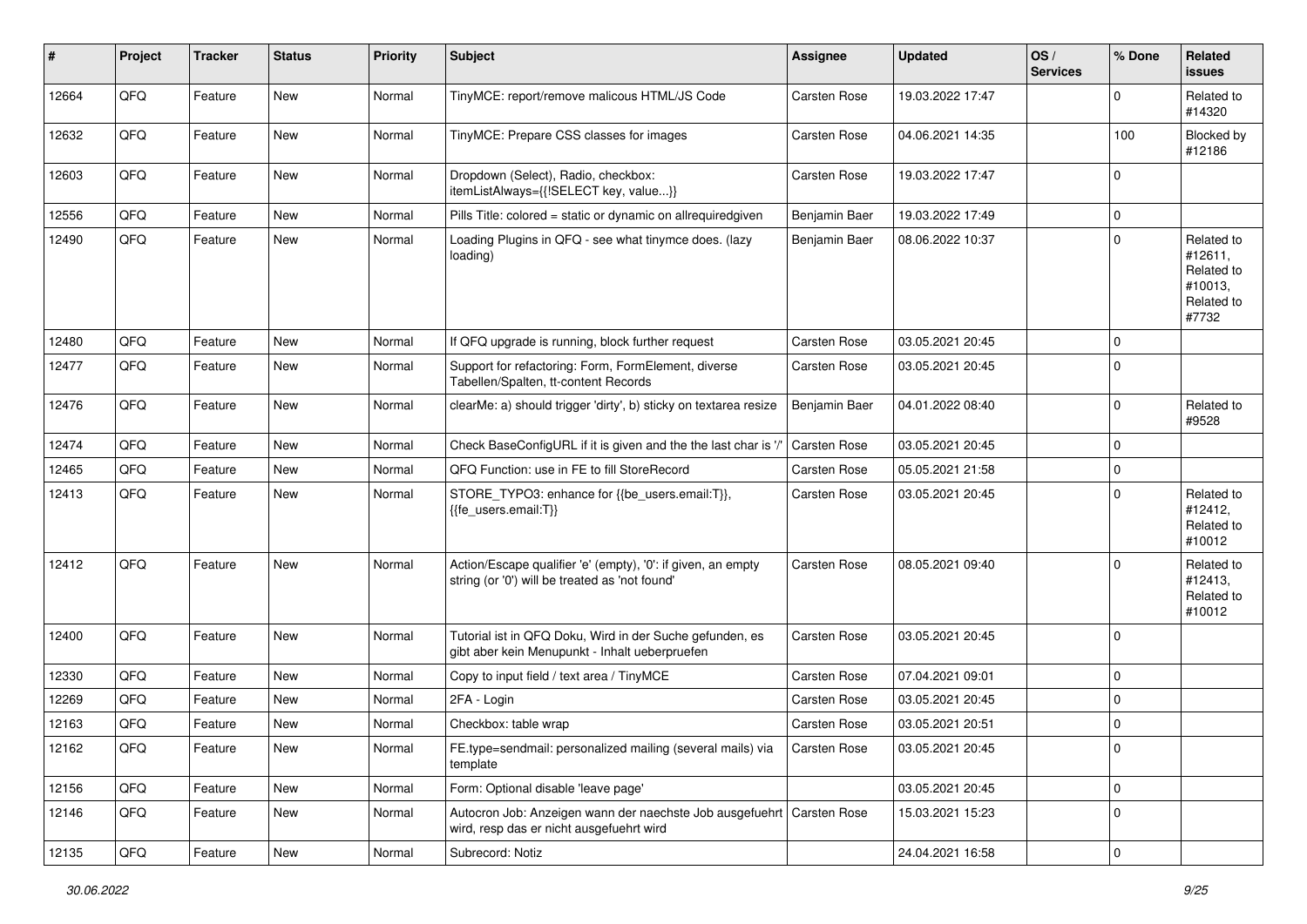| ∦     | Project | <b>Tracker</b> | <b>Status</b> | <b>Priority</b> | <b>Subject</b>                                                                                       | <b>Assignee</b>                                        | <b>Updated</b>   | OS/<br><b>Services</b> | % Done      | Related<br>issues                            |                      |
|-------|---------|----------------|---------------|-----------------|------------------------------------------------------------------------------------------------------|--------------------------------------------------------|------------------|------------------------|-------------|----------------------------------------------|----------------------|
| 12119 | QFQ     | Feature        | <b>New</b>    | Normal          | AS paged: error message missing if there ist no 'r'<br>argument.                                     | Carsten Rose                                           | 03.05.2021 20:51 |                        | $\Omega$    |                                              |                      |
| 12109 | QFQ     | Feature        | <b>New</b>    | Normal          | Donwload Link: Plain, SIP, Persistent Link, Peristent SIP -<br>new notation                          | Carsten Rose                                           | 03.05.2021 20:45 |                        | $\mathbf 0$ | Related to<br>#12085                         |                      |
| 12039 | QFQ     | Feature        | New           | Normal          | Missing htmlSpecialChar() in pre processing on form submit                                           |                                                        | 18.02.2021 00:09 |                        | $\Omega$    | Related to<br>#14320                         |                      |
| 12038 | QFQ     | Feature        | New           | Normal          | a) STORE_VAR: filenameOnlyStripUniq, b) SP:<br>QSTRIPUNIQ()                                          |                                                        | 17.02.2021 23:55 |                        | $\mathbf 0$ |                                              |                      |
| 12024 | QFQ     | Feature        | New           | Normal          | Excel Export: text columns by default decode<br>htmlspeciachar()                                     | <b>Carsten Rose</b>                                    | 17.02.2021 23:55 |                        | $\Omega$    | Related to<br>#12022                         |                      |
| 12023 | QFQ     | Feature        | <b>New</b>    | Normal          | MySQL Stored Precdure: QDECODESPECIALCHAR()                                                          | Carsten Rose                                           | 16.02.2021 11:16 |                        | $\Omega$    | Related to<br>#12022                         |                      |
| 11955 | QFQ     | Feature        | New           | Normal          | subrecord: new title option to set <th> attributes - e.g. to<br/>customize tablesorter options.</th> | attributes - e.g. to<br>customize tablesorter options. | Carsten Rose     | 03.05.2021 20:47       |             | $\Omega$                                     | Related to<br>#11775 |
| 11892 | QFQ     | Feature        | <b>New</b>    | Normal          | tablesorter: columns with links are hard to order - new<br>qualifier 'Y: <ord>'</ord>                | Enis Nuredini                                          | 23.03.2022 09:22 |                        | $\mathbf 0$ |                                              |                      |
| 11775 | QFQ     | Feature        | <b>New</b>    | Normal          | Subrecord Tooltip pro Feld                                                                           | Carsten Rose                                           | 18.12.2020 15:22 |                        | $\Omega$    | Related to<br>#11955                         |                      |
| 11747 | QFQ     | Feature        | New           | Normal          | Maintenance Page with Redirect                                                                       | <b>Carsten Rose</b>                                    | 03.05.2021 20:47 |                        | $\Omega$    | Related to<br>#11741                         |                      |
| 11716 | QFQ     | Feature        | New           | Normal          | Form an beliebiger Stelle im Report anzeigen                                                         |                                                        | 09.12.2020 09:47 |                        | $\mathbf 0$ |                                              |                      |
| 11702 | QFQ     | Feature        | <b>New</b>    | Normal          | HTML Special Char makes no sense for 'allbut' if '&' is<br>forbidden                                 | <b>Carsten Rose</b>                                    | 07.12.2021 16:35 |                        | $\Omega$    | Related to<br>#5112,<br>Related to<br>#14320 |                      |
| 11535 | QFQ     | Feature        | <b>New</b>    | Normal          | Ability to create SQL columns in frontend QFQ forms                                                  |                                                        | 17.11.2020 12:11 |                        | $\mathbf 0$ |                                              |                      |
| 11534 | QFQ     | Feature        | New           | Normal          | Report: Action on selected rows - Table batchprocessing<br>feature                                   |                                                        | 18.11.2020 08:15 |                        | $\Omega$    |                                              |                      |
| 11523 | QFQ     | Feature        | <b>New</b>    | Normal          | Mit dynamic Update erkennen, ob Upload gemacht wurde                                                 | <b>Carsten Rose</b>                                    | 13.11.2020 15:07 |                        | $\mathbf 0$ | Related to<br>#9533                          |                      |
| 11516 | QFQ     | Feature        | <b>New</b>    | Normal          | Multi Page Form (Previous/Next Buttons)                                                              | Carsten Rose                                           | 16.03.2021 17:52 |                        | $\Omega$    |                                              |                      |
| 11504 | QFQ     | Feature        | New           | Normal          | Dynamic Update: Button text update for 'Save',' Close' &<br>'Delete'                                 | Carsten Rose                                           | 12.11.2020 23:44 |                        | $\mathbf 0$ |                                              |                      |
| 11460 | QFQ     | Feature        | New           | Normal          | Easier creation of changelog: gitchangelog                                                           | Carsten Rose                                           | 12.06.2021 10:20 |                        | $\mathbf 0$ | Related to<br>#13467                         |                      |
| 11080 | QFQ     | Feature        | New           | Normal          | Send MQTT messages                                                                                   | Carsten Rose                                           | 29.08.2020 19:49 |                        | $\mathbf 0$ |                                              |                      |
| 10996 | QFQ     | Feature        | New           | Normal          | Download video via sip: no seek                                                                      | Carsten Rose                                           | 12.08.2020 14:18 |                        | $\mathbf 0$ |                                              |                      |
| 10979 | QFQ     | Feature        | New           | Normal          | Ajax Calls an API - dataReport                                                                       | Carsten Rose                                           | 11.05.2022 12:15 |                        | 0           |                                              |                      |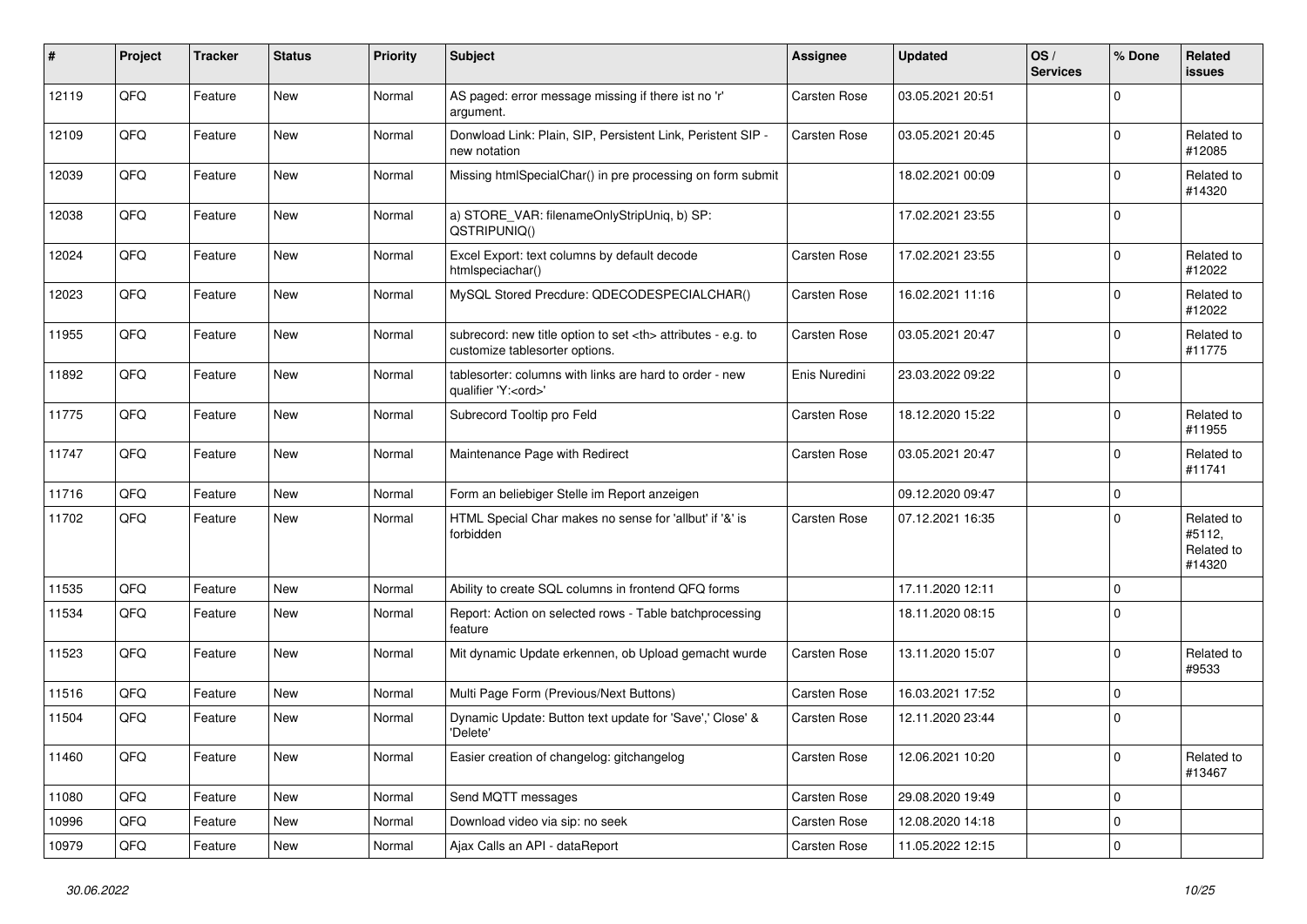| ∦     | Project | <b>Tracker</b> | <b>Status</b> | <b>Priority</b> | Subject                                                                                                                               | <b>Assignee</b>     | <b>Updated</b>   | OS/<br><b>Services</b> | % Done      | Related<br>issues                                                    |
|-------|---------|----------------|---------------|-----------------|---------------------------------------------------------------------------------------------------------------------------------------|---------------------|------------------|------------------------|-------------|----------------------------------------------------------------------|
| 10976 | QFQ     | Feature        | <b>New</b>    | Normal          | Excel Export Verbesserungen                                                                                                           | <b>Carsten Rose</b> | 06.08.2020 10:56 |                        | $\Omega$    |                                                                      |
| 10874 | QFQ     | Feature        | New           | Normal          | Erstellen eines Foreign Keys in der Tabelle "FormElement"                                                                             |                     | 13.07.2020 10:11 |                        | $\mathbf 0$ |                                                                      |
| 10819 | QFQ     | Feature        | New           | Normal          | Persistent SIP - second try                                                                                                           | Carsten Rose        | 29.06.2020 23:02 |                        | $\Omega$    | Related to<br>#6261                                                  |
| 10763 | QFQ     | Feature        | <b>New</b>    | Normal          | form accessed and submitted despite logout?                                                                                           |                     | 16.06.2020 11:43 |                        | $\Omega$    |                                                                      |
| 10714 | QFQ     | Feature        | <b>New</b>    | Normal          | multi Table Form                                                                                                                      | <b>Carsten Rose</b> | 16.03.2021 18:44 |                        | $\Omega$    |                                                                      |
| 10593 | QFQ     | Feature        | New           | Normal          | label2: text behind input element                                                                                                     | Carsten Rose        | 16.05.2020 10:57 |                        | $\mathbf 0$ |                                                                      |
| 10463 | QFQ     | Feature        | <b>New</b>    | Normal          | Report_link: expliztes setzen von HTML Tags (Bedarf fuer<br>'data-selenium' & 'id')                                                   | Enis Nuredini       | 23.03.2022 09:23 |                        | $\Omega$    | Related to<br>#7648                                                  |
| 10384 | QFQ     | Feature        | <b>New</b>    | Normal          | Parameter Exchange QFQ Instances                                                                                                      |                     | 07.05.2020 09:38 |                        | $\mathbf 0$ |                                                                      |
| 10345 | QFQ     | Feature        | New           | Normal          | Templates - Patterns QFQ Style                                                                                                        |                     | 03.05.2021 21:01 |                        | $\Omega$    | Related to<br>#10713                                                 |
| 10119 | QFQ     | Feature        | New           | Normal          | Dropdown (selectlist) & TypeAhead: format and catagorize<br>list                                                                      | Carsten Rose        | 07.05.2020 09:36 |                        | $\Omega$    |                                                                      |
| 10115 | QFQ     | Feature        | <b>New</b>    | Normal          | TypeAhead: static list                                                                                                                | <b>Carsten Rose</b> | 26.02.2020 16:42 |                        | 100         |                                                                      |
| 10080 | QFQ     | Feature        | New           | Normal          | Popup on 'save' / 'close': configure dialog (answer<br>yes/no/cancle/)                                                                | Carsten Rose        | 28.03.2021 20:52 |                        | 0           | Is duplicate<br>of #12262                                            |
| 10014 | QFQ     | Feature        | New           | Normal          | Manual.rst: describe behaviour and process order of<br>fillStoreVar, slaveId, sqlBefore,                                              | Carsten Rose        | 01.02.2020 22:31 |                        | $\mathbf 0$ |                                                                      |
| 9983  | QFQ     | Feature        | <b>New</b>    | Normal          | Report Notation: new keyword 'range'                                                                                                  | Carsten Rose        | 01.02.2020 15:55 |                        | $\mathbf 0$ |                                                                      |
| 9927  | QFQ     | Feature        | New           | Normal          | QFQ Update: a) Update nur machen wenn BE User<br>eingeloggt ist., b) Bei Fehler genaue Meldung welcher<br>Updateschritt Probleme hat. | Carsten Rose        | 22.01.2020 12:59 |                        | $\Omega$    |                                                                      |
| 9853  | QFQ     | Feature        | <b>New</b>    | Normal          | Check das SQL / QFQ / Mail Logfile geschrieben wird                                                                                   |                     | 09.01.2020 11:15 |                        | $\mathbf 0$ |                                                                      |
| 9811  | QFQ     | Feature        | <b>New</b>    | Normal          | Report: tag every n'th row                                                                                                            | Carsten Rose        | 01.02.2020 23:22 |                        | $\mathbf 0$ |                                                                      |
| 9781  | QFQ     | Feature        | <b>New</b>    | Normal          | Button: CSS class to make buttons smaller                                                                                             | Carsten Rose        | 01.02.2020 23:22 |                        | $\mathbf 0$ |                                                                      |
| 9777  | QFQ     | Feature        | <b>New</b>    | Normal          | Logging QFQ Variables                                                                                                                 | Carsten Rose        | 16.12.2019 17:17 |                        | $\Omega$    |                                                                      |
| 9707  | QFQ     | Feature        | <b>New</b>    | Normal          | SIP security: encode pageld and check pageld on decode                                                                                | Carsten Rose        | 01.02.2020 23:22 |                        | $\Omega$    |                                                                      |
| 9706  | QFQ     | Feature        | <b>New</b>    | Normal          | Multi File Upload (hidden template group)                                                                                             | Carsten Rose        | 01.02.2020 23:22 |                        | $\Omega$    | Related to<br>#7521,<br>Related to<br>#5562,<br>Related to<br>#13330 |
| 9602  | QFQ     | Feature        | New           | Normal          | Form definition as JSON                                                                                                               | Carsten Rose        | 01.02.2020 23:21 |                        | $\mathbf 0$ | Related to<br>#9600                                                  |
| 9537  | QFQ     | Feature        | New           | Normal          | FormEditor: Edit fieldset in FrontEnd                                                                                                 | Carsten Rose        | 01.02.2020 23:22 |                        | $\mathbf 0$ |                                                                      |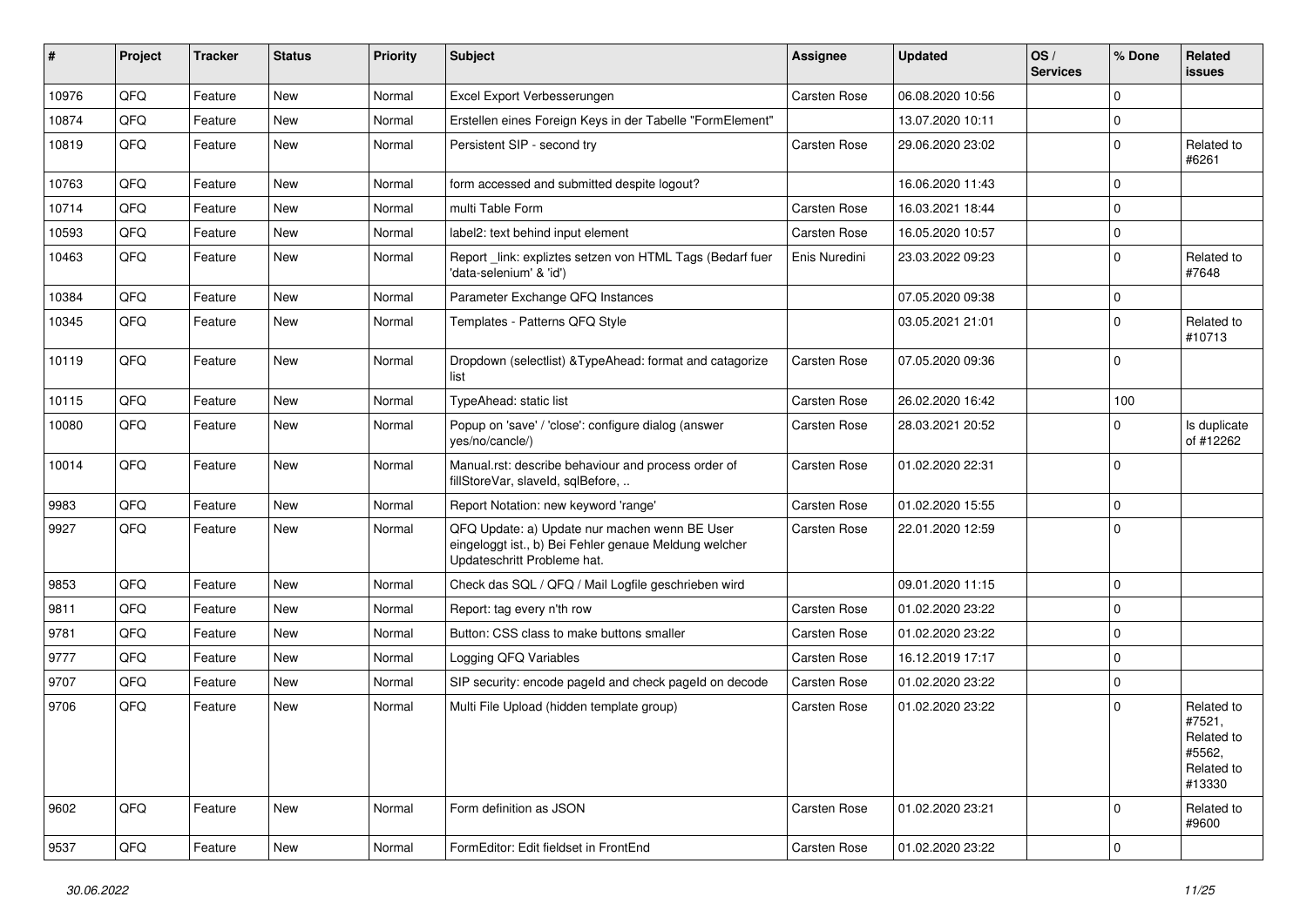| #    | Project | <b>Tracker</b> | <b>Status</b> | <b>Priority</b> | <b>Subject</b>                                                                                         | Assignee     | <b>Updated</b>   | OS/<br><b>Services</b> | % Done              | <b>Related</b><br><b>issues</b> |
|------|---------|----------------|---------------|-----------------|--------------------------------------------------------------------------------------------------------|--------------|------------------|------------------------|---------------------|---------------------------------|
| 9352 | QFQ     | Feature        | <b>New</b>    | Normal          | FE 'Native' fire slaveld, sqlAfter, sqllns                                                             | Carsten Rose | 01.02.2020 23:22 |                        | $\mathbf 0$         |                                 |
| 9348 | QFQ     | Feature        | <b>New</b>    | Normal          | defaultThumbnailSize: pre render thumbnails                                                            | Carsten Rose | 12.06.2021 09:05 |                        | $\Omega$            |                                 |
| 9221 | QFQ     | Feature        | <b>New</b>    | Normal          | typeAhead: Zeichenlimite ausschalten                                                                   | Carsten Rose | 29.06.2022 22:36 |                        | $\mathsf 0$         |                                 |
| 9208 | QFQ     | Feature        | <b>New</b>    | Normal          | Manage 'recent' records                                                                                | Carsten Rose | 01.02.2020 23:22 |                        | $\mathbf 0$         |                                 |
| 9136 | QFQ     | Feature        | New           | Normal          | Create ZIP files with dynamic PDFs                                                                     | Carsten Rose | 01.02.2020 23:22 |                        | $\mathbf 0$         |                                 |
| 9129 | QFQ     | Feature        | New           | Normal          | sqlValidate: Message as notification, not as error                                                     | Carsten Rose | 01.02.2020 23:22 |                        | $\mathbf 0$         | Related to<br>#9128             |
| 9128 | QFQ     | Feature        | New           | Normal          | Error Message: not replaced variables- a) replace back to<br>'{{', b) underline                        | Carsten Rose | 01.02.2020 23:22 |                        | $\mathbf 0$         | Related to<br>#9129             |
| 8975 | QFQ     | Feature        | <b>New</b>    | Normal          | Report Notation: 2.0                                                                                   | Carsten Rose | 01.02.2020 23:22 |                        | $\mathbf 0$         | Related to<br>#8963             |
| 8806 | QFQ     | Feature        | <b>New</b>    | Normal          | SQL Function nl2br                                                                                     | Carsten Rose | 01.02.2020 23:22 |                        | $\mathbf 0$         |                                 |
| 8719 | QFQ     | Feature        | <b>New</b>    | Normal          | extraButtonLock: add support for 0/1                                                                   | Carsten Rose | 01.02.2020 23:22 |                        | $\pmb{0}$           |                                 |
| 8702 | QFQ     | Feature        | <b>New</b>    | Normal          | Load Record which is locked: missing user info                                                         | Carsten Rose | 11.12.2019 16:16 |                        | $\mathbf 0$         | Related to<br>#9789             |
| 8336 | QFQ     | Feature        | <b>New</b>    | Normal          | Form > modified > Close New: a) Optional disable popup, b)<br>custom text, c) mode on save: close stay | Carsten Rose | 01.02.2020 23:22 |                        | $\mathbf 0$         | Related to<br>#8335             |
| 8217 | QFQ     | Feature        | <b>New</b>    | Normal          | if-elseif-else construct                                                                               | Carsten Rose | 16.03.2021 18:41 |                        | $\mathbf 0$         | Related to<br>#10716            |
| 8187 | QFQ     | Feature        | <b>New</b>    | Normal          | Subrecord: enable/hide new button - make new/edit/delete<br>customizeable.                             | Carsten Rose | 06.03.2021 18:44 |                        | $\Omega$            | Related to<br>#11326            |
| 8089 | QFQ     | Feature        | <b>New</b>    | Normal          | Copy/Paste for FormElements                                                                            | Carsten Rose | 01.02.2020 23:22 |                        | $\pmb{0}$           |                                 |
| 7924 | QFQ     | Feature        | <b>New</b>    | Normal          | Radio/Checkbox with Tooltip                                                                            | Carsten Rose | 01.02.2020 23:22 |                        | $\mathsf 0$         |                                 |
| 7920 | QFQ     | Feature        | <b>New</b>    | Normal          | FE: Syntax Highlight, Zeinlenumbruch                                                                   | Carsten Rose | 01.02.2020 10:03 |                        | $\mathsf{O}\xspace$ |                                 |
| 7812 | QFQ     | Feature        | <b>New</b>    | Normal          | FE 'Subrecord' - new option 'subrecordShowFilter',<br>'subrecordPaging'                                | Carsten Rose | 01.02.2020 23:22 |                        | $\mathbf 0$         |                                 |
| 7683 | QFQ     | Feature        | New           | Normal          | Special column names in '{{ SELECT  AS _link }}' should<br>be detected                                 | Carsten Rose | 01.02.2020 23:21 |                        | $\Omega$            |                                 |
| 7681 | QFQ     | Feature        | <b>New</b>    | Normal          | Optional switch off 'check for modified record'                                                        | Carsten Rose | 01.02.2020 23:21 |                        | $\pmb{0}$           |                                 |
| 7660 | QFQ     | Feature        | <b>New</b>    | Normal          | IMAP: import mails to DB, move / delete mails                                                          | Carsten Rose | 01.02.2020 09:52 |                        | $\mathbf 0$         |                                 |
| 7521 | QFQ     | Feature        | New           | Normal          | TemplateGroup: fe.type=upload                                                                          | Carsten Rose | 01.02.2020 23:21 |                        | $\mathbf 0$         | Related to<br>#9706             |
| 7520 | QFQ     | Feature        | <b>New</b>    | Normal          | QR Code:  AS _qr ( AS _link)                                                                           | Carsten Rose | 01.02.2020 23:22 |                        | $\mathbf 0$         |                                 |
| 7519 | QFQ     | Feature        | <b>New</b>    | Normal          | Select: Multi                                                                                          | Carsten Rose | 01.02.2020 23:22 |                        | $\mathbf 0$         |                                 |
| 7481 | QFQ     | Feature        | New           | Normal          | Detect 'BaseUrl' automatically                                                                         | Carsten Rose | 01.02.2020 23:21 |                        | $\pmb{0}$           |                                 |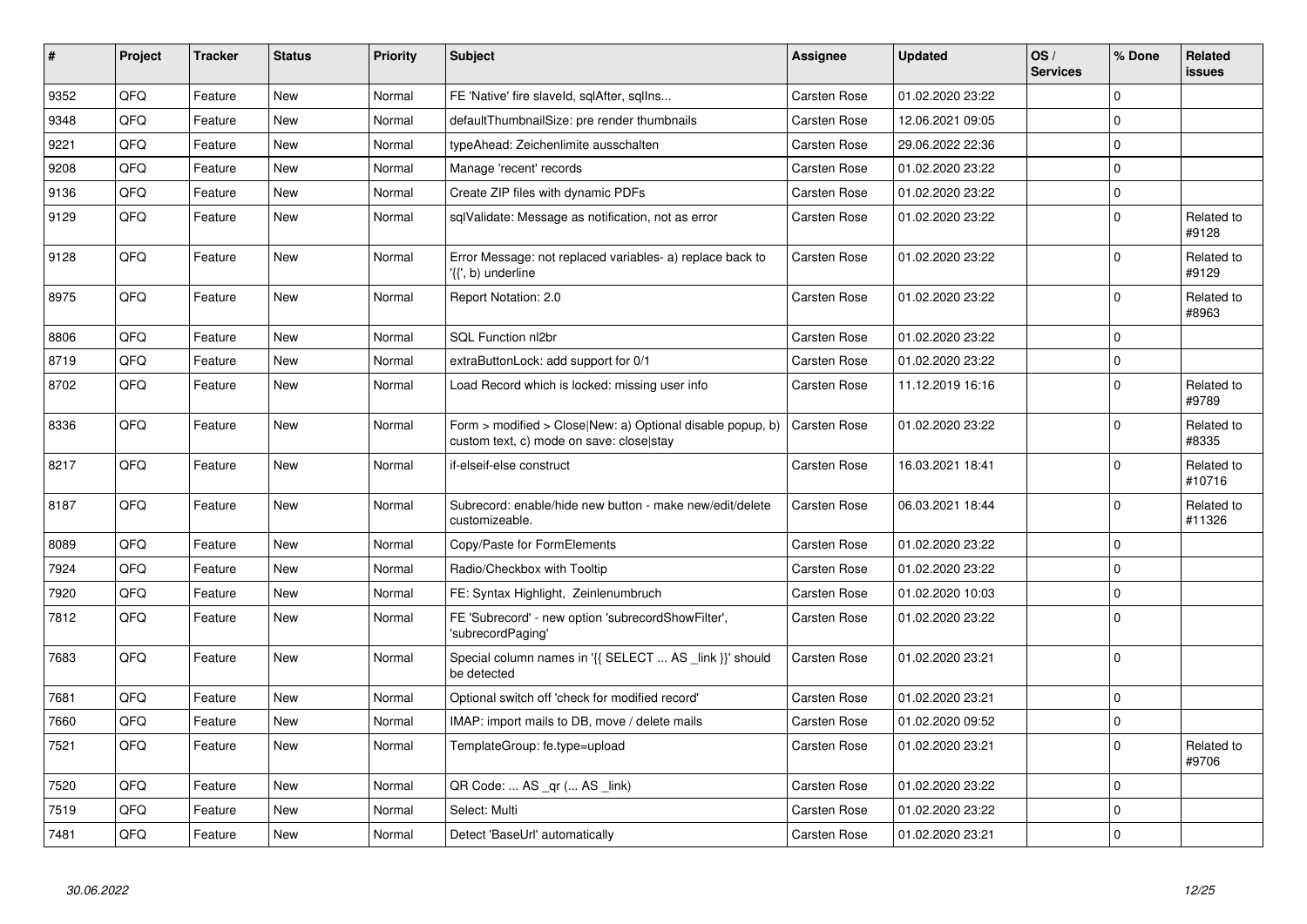| $\vert$ # | Project | <b>Tracker</b> | <b>Status</b> | <b>Priority</b> | <b>Subject</b>                                                                                                             | Assignee            | <b>Updated</b>   | OS/<br><b>Services</b> | % Done       | Related<br><b>issues</b>                    |
|-----------|---------|----------------|---------------|-----------------|----------------------------------------------------------------------------------------------------------------------------|---------------------|------------------|------------------------|--------------|---------------------------------------------|
| 7480      | QFQ     | Feature        | <b>New</b>    | Normal          | Record History (Undo / Redo)                                                                                               | Carsten Rose        | 11.12.2019 16:16 |                        | $\Omega$     | Related to<br>#2361                         |
| 7342      | QFQ     | Feature        | <b>New</b>    | Normal          | add content = hide this                                                                                                    | Carsten Rose        | 01.02.2020 23:21 |                        | $\Omega$     |                                             |
| 7280      | QFQ     | Feature        | <b>New</b>    | Normal          | recently used table                                                                                                        | Carsten Rose        | 01.02.2020 23:21 |                        | $\mathbf{0}$ |                                             |
| 7239      | QFQ     | Feature        | <b>New</b>    | Normal          | TinyMCE: html tag whitelist                                                                                                | Carsten Rose        | 01.02.2020 23:21 |                        | $\Omega$     | Related to<br>#14320                        |
| 7175      | QFQ     | Feature        | <b>New</b>    | Normal          | Upload: md5 hash as filename                                                                                               | Carsten Rose        | 01.02.2020 23:21 |                        | $\Omega$     |                                             |
| 7119      | QFQ     | Feature        | <b>New</b>    | Normal          | Upload: scaleDownWidth, scaleDownHeight                                                                                    | <b>Carsten Rose</b> | 01.02.2020 23:21 |                        | $\Omega$     |                                             |
| 7109      | QFQ     | Feature        | <b>New</b>    | Normal          | Dynamic Updates: row/element hide                                                                                          | Carsten Rose        | 01.02.2020 23:22 |                        | $\Omega$     | Has<br>duplicate<br>#4081                   |
| 7102      | QFQ     | Feature        | <b>New</b>    | Normal          | Comment sign in report: '#' and '--'                                                                                       | Carsten Rose        | 01.02.2020 23:21 |                        | $\Omega$     |                                             |
| 7099      | QFQ     | Feature        | <b>New</b>    | Normal          | Redesign FormEditor                                                                                                        | <b>Carsten Rose</b> | 01.02.2020 23:21 |                        | $\mathbf 0$  |                                             |
| 6855      | QFQ     | Feature        | <b>New</b>    | Normal          | With {{feUser:U}}!={{feUser:T}}: Save / Delete: only possible<br>with {{feUserSave:U}}='yes' and '{{feUserDelete:U}}='yes' | <b>Carsten Rose</b> | 01.02.2020 23:21 |                        | $\mathbf{0}$ |                                             |
| 6765      | QFQ     | Feature        | <b>New</b>    | Normal          | Moeglichkeit via QFQ eigene Logs zu schreiben                                                                              | Carsten Rose        | 01.02.2020 23:21 |                        | $\mathbf 0$  |                                             |
| 6723      | QFQ     | Feature        | <b>New</b>    | Normal          | Report QFQ Installation and Version                                                                                        | Carsten Rose        | 12.06.2021 09:07 |                        | $\Omega$     |                                             |
| 6609      | QFQ     | Feature        | <b>New</b>    | Normal          | Formlet: JSON API erweitern                                                                                                | <b>Carsten Rose</b> | 01.02.2020 23:21 |                        | 50           |                                             |
| 6602      | QFQ     | Feature        | <b>New</b>    | Normal          | Formlet: in Report auf Mausklick ein mini-form oeffnen                                                                     | Carsten Rose        | 11.12.2019 16:16 |                        | $\Omega$     |                                             |
| 6594      | QFQ     | Feature        | <b>New</b>    | Normal          | Excel: on download, check if there is a valid sip                                                                          | Carsten Rose        | 01.02.2020 23:21 |                        | $\Omega$     |                                             |
| 6437      | QFQ     | Feature        | New           | Normal          | Neuer Mode Button bei FormElementen                                                                                        | Carsten Rose        | 01.02.2020 23:21 |                        | $\Omega$     | Related to<br>#9668.<br>Blocked by<br>#9678 |
| 6292      | QFQ     | Feature        | <b>New</b>    | Normal          | Download: File speichern mit Hash aber original Filename in<br>der Datenbank vermerken fuer Downloads                      | l Carsten Rose      | 01.02.2020 23:21 |                        | $\mathbf{0}$ |                                             |
| 6289      | QFQ     | Feature        | <b>New</b>    | Normal          | Form: Log                                                                                                                  | Carsten Rose        | 01.02.2020 23:21 |                        | $\mathbf 0$  |                                             |
| 6261      | QFQ     | Feature        | <b>New</b>    | Normal          | Persistent SIP                                                                                                             | Carsten Rose        | 12.06.2021 09:07 |                        | $\Omega$     | Related to<br>#10819                        |
| 5782      | QFQ     | Feature        | <b>New</b>    | Normal          | NextCloud API                                                                                                              | Carsten Rose        | 01.02.2020 10:02 |                        | $\mathbf 0$  |                                             |
| 5345      | QFQ     | Feature        | <b>New</b>    | Normal          | Report: UPDATE / INSERT / DELETE statements should<br>trigger subqueries, depending on the result.                         | <b>Carsten Rose</b> | 27.05.2020 16:11 |                        | $\Omega$     |                                             |
| 5131      | QFQ     | Feature        | <b>New</b>    | Normal          | Activate Spin Gear ('wait/busy' indicator) via LINK attribute                                                              | Carsten Rose        | 01.02.2020 23:21 |                        | $\mathbf 0$  |                                             |
| 4413      | QFQ     | Feature        | <b>New</b>    | Normal          | fieldset: show/hidden, modeSql, dynamicUpdate                                                                              | <b>Carsten Rose</b> | 09.02.2022 15:19 |                        | $\mathbf 0$  |                                             |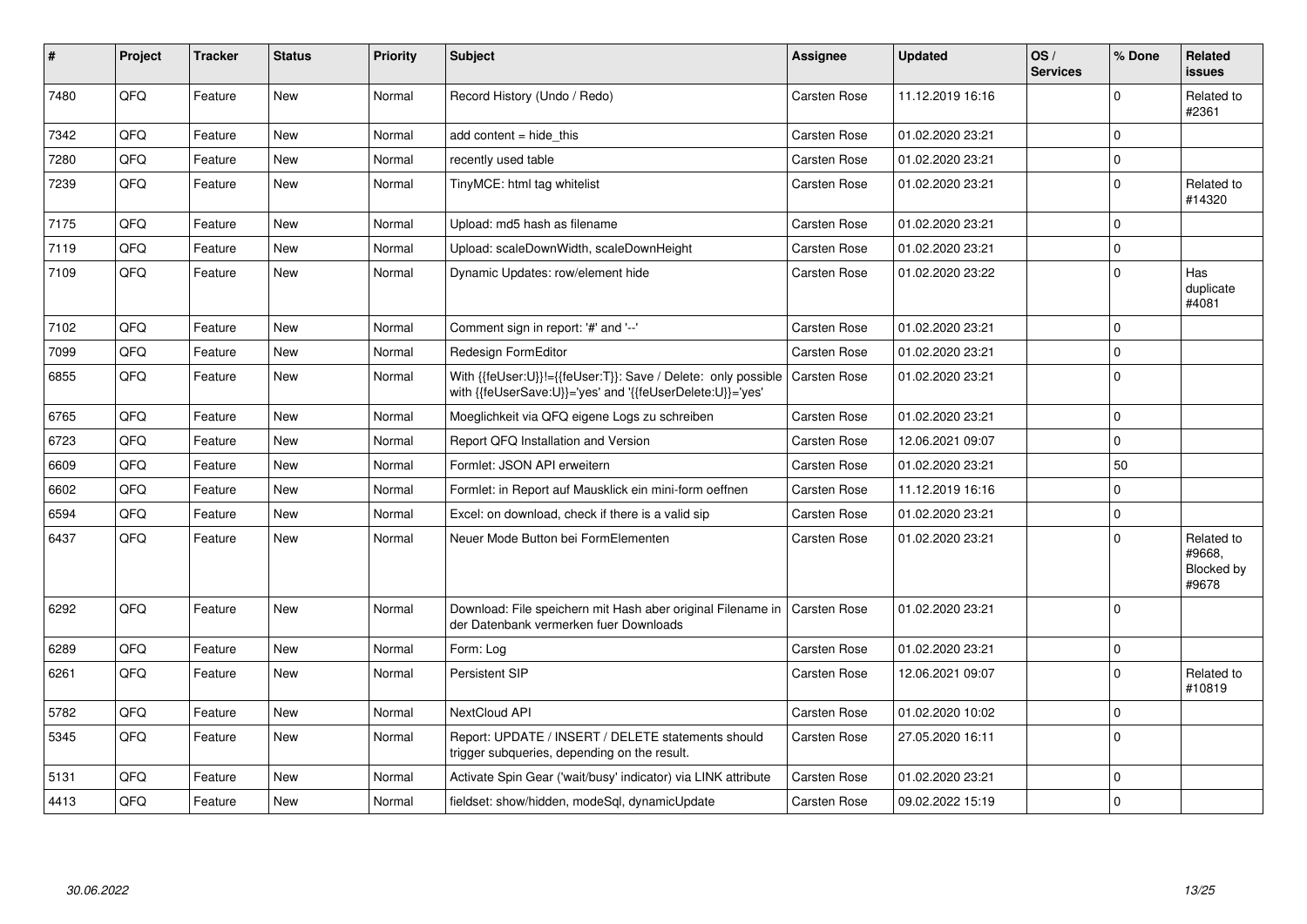| #     | Project | <b>Tracker</b> | <b>Status</b> | <b>Priority</b> | <b>Subject</b>                                                                                         | Assignee            | <b>Updated</b>   | OS/<br><b>Services</b> | % Done      | Related<br><b>issues</b>                                               |
|-------|---------|----------------|---------------|-----------------|--------------------------------------------------------------------------------------------------------|---------------------|------------------|------------------------|-------------|------------------------------------------------------------------------|
| 4250  | QFQ     | Feature        | <b>New</b>    | Normal          | AutoCron in QFQ via PHP                                                                                | Carsten Rose        | 01.02.2020 23:21 |                        | $\Omega$    | Related to<br>#3292,<br>Related to<br>#3291                            |
| 4082  | QFQ     | Feature        | <b>New</b>    | Normal          | Dynamic Update: modeSql - useful default                                                               | Carsten Rose        | 01.02.2020 23:22 |                        | $\Omega$    |                                                                        |
| 4050  | QFQ     | Feature        | <b>New</b>    | Normal          | sql.log: 1) FormElement ID which causes a specific action,<br>2) Result in the same row.               | Carsten Rose        | 15.04.2020 11:35 |                        | $\mathbf 0$ | Related to<br>#5458                                                    |
| 4023  | QFQ     | Feature        | <b>New</b>    | Normal          | prepared statements - FE action: salveld, sglInsert,<br>sqlUpdate, sqlDelete, sqlBefore, sqlAfter      | Carsten Rose        | 11.12.2019 16:15 |                        | $\Omega$    |                                                                        |
| 4018  | QFQ     | Feature        | <b>New</b>    | Normal          | typeahead: long query parameter / answer triggers 'Attack<br>detected' and purges current SIP storage. | Carsten Rose        | 29.06.2022 22:46 |                        | $\mathbf 0$ | Related to<br>#9077                                                    |
| 3864  | QFQ     | Feature        | <b>New</b>    | Normal          | Encrypt / decrypt field                                                                                | Carsten Rose        | 08.03.2021 18:08 |                        | $\Omega$    |                                                                        |
| 3504  | QFQ     | Feature        | New           | Normal          | Logging: welche Action FEs werden wann wie ausgefuehrt                                                 | Carsten Rose        | 01.02.2020 23:21 |                        | $\mathbf 0$ | Related to<br>#5458,<br>Related to<br>#4092                            |
| 3432  | QFQ     | Feature        | <b>New</b>    | Normal          | subrecord: dynamicUpdate                                                                               | Carsten Rose        | 11.06.2020 21:10 |                        | $\Omega$    | Related to<br>#5691                                                    |
| 2361  | QFQ     | Feature        | <b>New</b>    | Normal          | Logging wer/wann/wo welches Formular aufgerufen hat                                                    | Carsten Rose        | 11.12.2019 16:15 |                        | $\mathbf 0$ | Related to<br>#4432,<br>Related to<br>#7480                            |
| 14371 | QFQ     | Feature        | Priorize      | Normal          | <b>LDAP via REPORT</b>                                                                                 | Carsten Rose        | 19.06.2022 16:37 |                        | $\mathbf 0$ |                                                                        |
| 14290 | QFQ     | Feature        | Priorize      | Normal          | FormEditor: Show Table Definition                                                                      | Carsten Rose        | 19.06.2022 16:37 |                        | $\mathbf 0$ |                                                                        |
| 13900 | QFQ     | Feature        | Priorize      | Normal          | Selenium: Check das Cookie/PDF funktioniert                                                            | Enis Nuredini       | 25.03.2022 12:45 |                        | $\Omega$    |                                                                        |
| 12504 | QFQ     | Feature        | Priorize      | Normal          | sql.log: report fe.id                                                                                  | Carsten Rose        | 05.05.2021 22:09 |                        | $\Omega$    |                                                                        |
| 12503 | QFQ     | Feature        | Priorize      | Normal          | Detect dangerous UPDATE statement with missing WHERE                                                   | <b>Carsten Rose</b> | 05.05.2021 22:09 |                        | $\mathbf 0$ |                                                                        |
| 12452 | QFQ     | Feature        | Priorize      | Normal          | BaseURL: alsways with '/' at the end                                                                   | Carsten Rose        | 19.06.2022 13:45 |                        | $\mathbf 0$ | Related to<br>#10782                                                   |
| 11320 | QFQ     | Feature        | Priorize      | Normal          | Typo3 Version 10 support                                                                               | Carsten Rose        | 05.05.2021 22:09 |                        | $\mathbf 0$ |                                                                        |
| 10569 | QFQ     | Feature        | Priorize      | Normal          | link blank more safe                                                                                   | Enis Nuredini       | 25.03.2022 12:44 |                        | $\mathbf 0$ |                                                                        |
| 10015 | QFQ     | Feature        | Priorize      | Normal          | Monospace in Textarea                                                                                  | Carsten Rose        | 03.02.2020 13:40 |                        | $\mathbf 0$ |                                                                        |
| 10012 | QFQ     | Feature        | Priorize      | Normal          | redirectAllMailTo: {{beEmail:T}}                                                                       | Carsten Rose        | 08.05.2021 09:54 |                        | $\Omega$    | Related to<br>#12412,<br>Related to<br>#12413,<br>Related to<br>#10011 |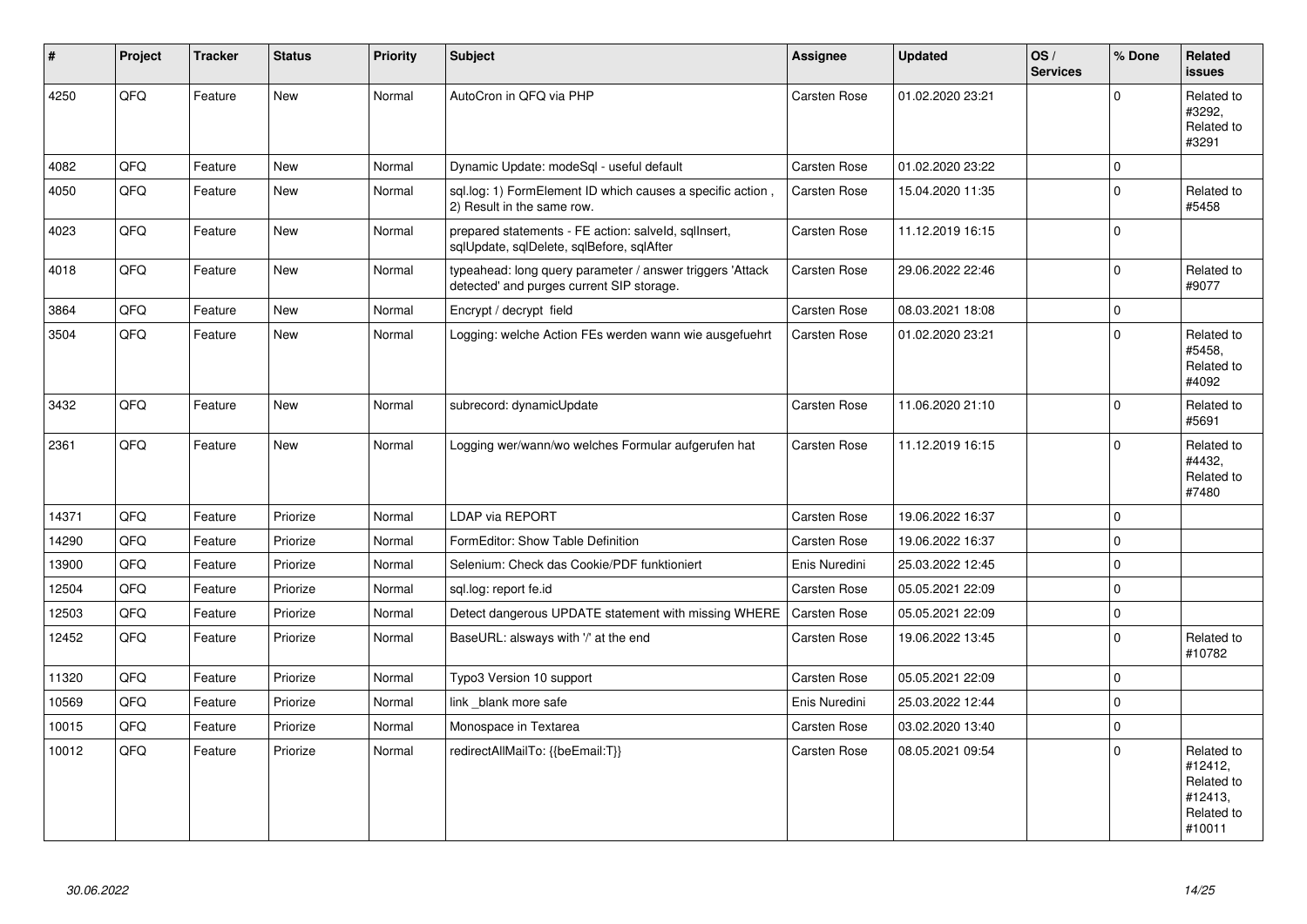| #     | Project | <b>Tracker</b> | <b>Status</b> | <b>Priority</b> | <b>Subject</b>                                                                                    | Assignee      | <b>Updated</b>   | OS/<br><b>Services</b> | % Done         | Related<br>issues                             |
|-------|---------|----------------|---------------|-----------------|---------------------------------------------------------------------------------------------------|---------------|------------------|------------------------|----------------|-----------------------------------------------|
| 10011 | QFQ     | Feature        | Priorize      | Normal          | Offer new STORE TYPO3 Variable 'beUser', 'beEmail'                                                | Carsten Rose  | 08.05.2021 09:51 |                        | $\Omega$       | Related to<br>#10012,<br>Related to<br>#12511 |
| 10005 | QFQ     | Feature        | Priorize      | Normal          | Report / special column name:  AS calendar                                                        | Carsten Rose  | 03.06.2020 17:28 |                        | $\mathbf 0$    |                                               |
| 10003 | QFQ     | Feature        | Priorize      | Normal          | fieldset: stronger visualize group                                                                | Benjamin Baer | 12.02.2020 08:13 |                        | 0              |                                               |
| 9968  | QFQ     | Feature        | Priorize      | Normal          | Tooltip in Links for Developer                                                                    | Carsten Rose  | 01.02.2020 23:17 |                        | 0              |                                               |
| 9928  | QFQ     | Feature        | Priorize      | Normal          | SpecialColumnName: a) Deprecated: ' AS "_+tag " ', b)<br>New: ' AS "_ <tag1><tag2>"</tag2></tag1> | Carsten Rose  | 01.02.2020 23:17 |                        | $\mathbf 0$    | Related to<br>#9929                           |
| 9900  | QFQ     | Feature        | Priorize      | Normal          | Generic API Call: tt-content record >> JSON                                                       | Carsten Rose  | 01.02.2020 10:13 |                        | 0              |                                               |
| 9668  | QFQ     | Feature        | Priorize      | Normal          | Form.mode: rename 'hidden' to 'hide'                                                              | Carsten Rose  | 05.05.2021 22:14 |                        | $\mathbf 0$    | Related to<br>#6437                           |
| 9394  | QFQ     | Feature        | Priorize      | Normal          | REST: allow for non numerical ids in get requests                                                 | Carsten Rose  | 05.05.2021 22:10 |                        | $\mathbf 0$    |                                               |
| 9346  | QFQ     | Feature        | Priorize      | Normal          | beforeSave: check if an upload is given                                                           | Carsten Rose  | 11.06.2021 21:18 |                        | $\mathbf 0$    |                                               |
| 9135  | QFQ     | Feature        | Priorize      | Normal          | Progress Bar generic / replace old hourglass download<br>popup                                    | Benjamin Baer | 03.01.2022 07:43 |                        | 0              |                                               |
| 8963  | QFQ     | Feature        | Priorize      | Normal          | Setting values in a store: flexible way                                                           | Carsten Rose  | 05.05.2021 22:10 |                        | 0              | Related to<br>#8975                           |
| 8585  | QFQ     | Feature        | Priorize      | Normal          | Enhance Error message for 'unknown form'                                                          | Carsten Rose  | 01.02.2020 10:13 |                        | $\mathbf 0$    |                                               |
| 8584  | QFQ     | Feature        | Priorize      | Normal          | FE 'Action' - never assign to Container (except Template<br>Group)                                | Carsten Rose  | 01.02.2020 10:13 |                        | $\mathbf 0$    |                                               |
| 8277  | QFQ     | Feature        | Priorize      | Normal          | fe.parameter.default=                                                                             | Carsten Rose  | 01.02.2020 23:17 |                        | $\Omega$       | Related to<br>#8113                           |
| 8044  | QFQ     | Feature        | Priorize      | Normal          | Transaction: a) Form, b) Report                                                                   | Carsten Rose  | 05.05.2021 22:14 |                        | $\mathbf 0$    | Related to<br>#8043                           |
| 8034  | QFQ     | Feature        | Priorize      | Normal          | FormElement 'data': 22.22.2222 should not be accepted                                             | Carsten Rose  | 01.02.2020 10:13 |                        | $\mathbf 0$    |                                               |
| 7965  | QFQ     | Feature        | Priorize      | Normal          | Input type 'text' with visual format - currency                                                   | Benjamin Baer | 03.01.2022 07:45 |                        | $\mathbf 0$    |                                               |
| 7730  | QFQ     | Feature        | Priorize      | Normal          | SELECT Box: title in between                                                                      | Benjamin Baer | 01.02.2020 23:22 |                        | $\Omega$       |                                               |
| 7630  | QFQ     | Feature        | Priorize      | Normal          | detailed error message for simple upload                                                          | Carsten Rose  | 01.02.2020 10:13 |                        | 0              |                                               |
| 7522  | QFQ     | Feature        | Priorize      | Normal          | Inserting default index.html to folder (Avoid Apache<br>Indexing)                                 | Carsten Rose  | 01.02.2020 10:13 |                        | 0              |                                               |
| 7290  | QFQ     | Feature        | Priorize      | Normal          | FormEditor: title as textarea if LEN(title)>60                                                    | Carsten Rose  | 01.02.2020 10:13 |                        | $\overline{0}$ | Blocked by<br>#7682                           |
| 7217  | QFQ     | Feature        | Priorize      | Normal          | Download: notice User if `_sip=?` is missing                                                      | Carsten Rose  | 01.02.2020 10:13 |                        | $\mathbf 0$    |                                               |
| 6998  | QFQ     | Feature        | Priorize      | Normal          | Form: with debug=on show column information as tooltip of<br>column label                         | Carsten Rose  | 01.02.2020 10:13 |                        | 0              |                                               |
| 6870  | QFG     | Feature        | Priorize      | Normal          | Click on '_link' triggers an API call                                                             | Benjamin Baer | 03.01.2022 08:25 |                        | 0              |                                               |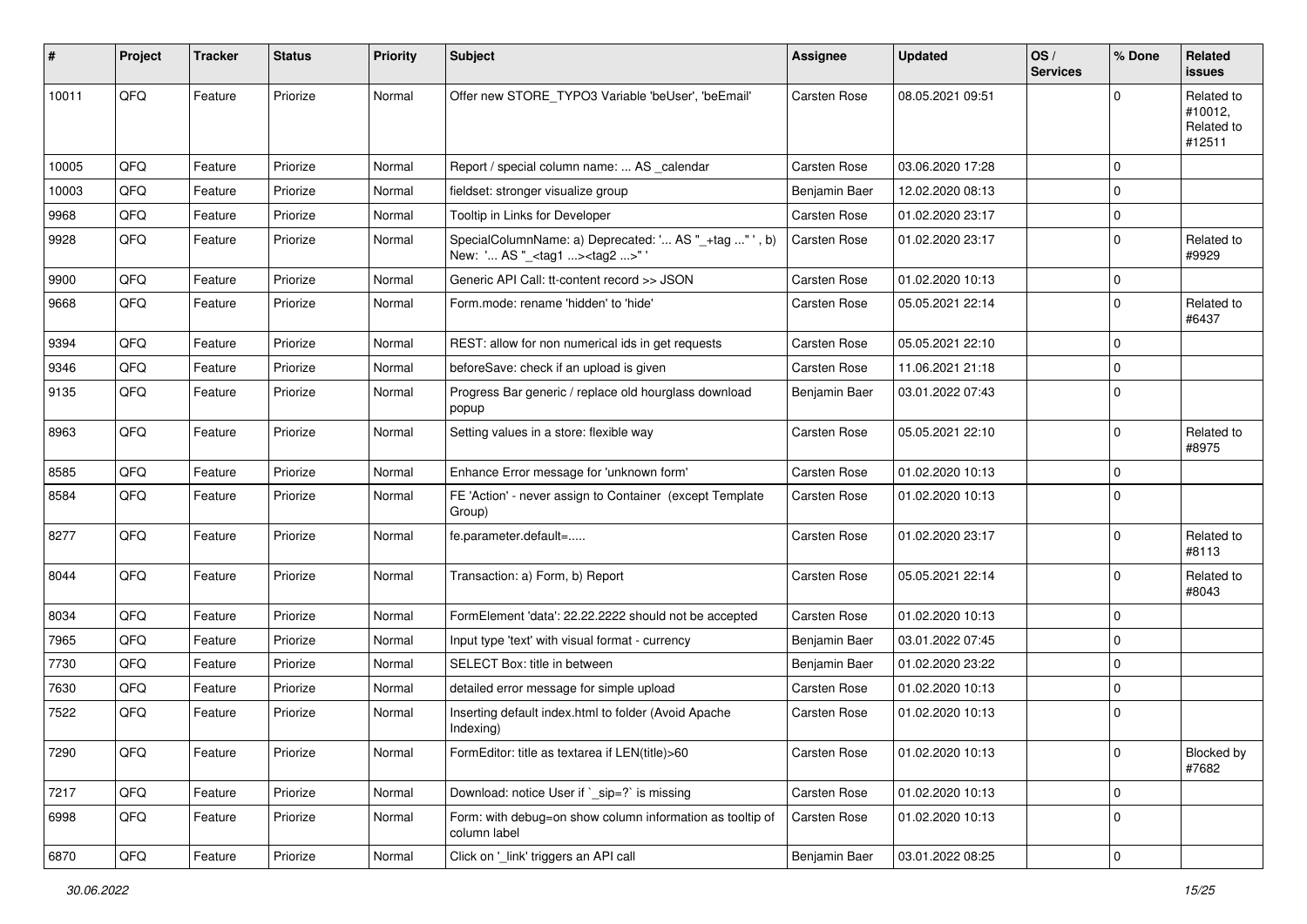| $\vert$ # | Project | <b>Tracker</b> | <b>Status</b> | <b>Priority</b> | <b>Subject</b>                                                           | Assignee      | <b>Updated</b>   | OS/<br><b>Services</b> | % Done              | Related<br>issues                                                                                                                                                     |
|-----------|---------|----------------|---------------|-----------------|--------------------------------------------------------------------------|---------------|------------------|------------------------|---------------------|-----------------------------------------------------------------------------------------------------------------------------------------------------------------------|
| 6801      | QFQ     | Feature        | Priorize      | Normal          | Fabric: Maximize / Fulllscreen                                           | Benjamin Baer | 21.03.2022 09:56 |                        | $\mathbf 0$         |                                                                                                                                                                       |
| 6224      | QFQ     | Feature        | Priorize      | Normal          | Dynamic update: fade in/out fields                                       | Benjamin Baer | 21.03.2022 09:50 |                        | $\mathbf 0$         |                                                                                                                                                                       |
| 5942      | QFQ     | Feature        | Priorize      | Normal          | 'L' and 'type': append to links, generate via '_link' by using<br>'u:' . | Carsten Rose  | 01.02.2020 10:13 |                        | $\mathbf 0$         |                                                                                                                                                                       |
| 5562      | QFQ     | Feature        | Priorize      | Normal          | Drag'n'Drop fuer Uploads                                                 | Benjamin Baer | 21.03.2022 09:52 |                        | $\mathbf 0$         | Related to<br>#9706                                                                                                                                                   |
| 5366      | QFQ     | Feature        | Priorize      | Normal          | Saving with keyboard shortcuts                                           | Benjamin Baer | 21.03.2022 09:47 |                        | $\mathsf{O}\xspace$ |                                                                                                                                                                       |
| 3867      | QFQ     | Feature        | Priorize      | Normal          | Readonly Formular: Template Groups add/delete<br>ausbeldnen              | Carsten Rose  | 05.05.2021 22:12 |                        | $\mathbf 0$         |                                                                                                                                                                       |
| 14320     | QFQ     | Feature        | ToDo          | Normal          | Allow specific HTML Tags and Attributes: general, TinyMCE                | Enis Nuredini | 17.06.2022 10:44 |                        | $\mathbf 0$         | Related to<br>#12664,<br>Related to<br>#12039,<br>Related to<br>#11702,<br>Related to<br>#7239,<br>Related to<br>#3708,<br>Related to<br>#3646,<br>Related to<br>#880 |
| 12262     | QFQ     | Feature        | ToDo          | Normal          | Form buttons on top: more customable                                     | Enis Nuredini | 17.06.2022 10:44 |                        | $\mathbf 0$         | Related to<br>#13945, Has<br>duplicate<br>#4046, Has<br>duplicate<br>#10080                                                                                           |
| 13330     | QFQ     | Feature        | In Progress   | Normal          | Multi Form: Upload                                                       | Carsten Rose  | 07.11.2021 12:40 |                        | 50                  | Related to<br>#9706                                                                                                                                                   |
| 12630     | QFQ     | Feature        | In Progress   | Normal          | Input: date[time]: min / max values                                      | Enis Nuredini | 20.06.2022 18:31 |                        | $\mathbf 0$         | Related to<br>#10096,<br>Related to<br>#14302,<br>Related to<br>#14303                                                                                                |
| 12440     | QFQ     | Feature        | In Progress   | Normal          | Typo3 V10 upgrade (durchfuehren und testen)                              | Carsten Rose  | 21.03.2022 09:53 |                        | 50                  | Related to<br>#12357,<br>Related to<br>#12067,<br>Related to<br>#10661                                                                                                |
| 12439     | QFQ     | Feature        | In Progress   | Normal          | TinyMCE Paste from Word & Character Count/Limit                          | Carsten Rose  | 05.05.2021 22:15 |                        | $ 0\rangle$         |                                                                                                                                                                       |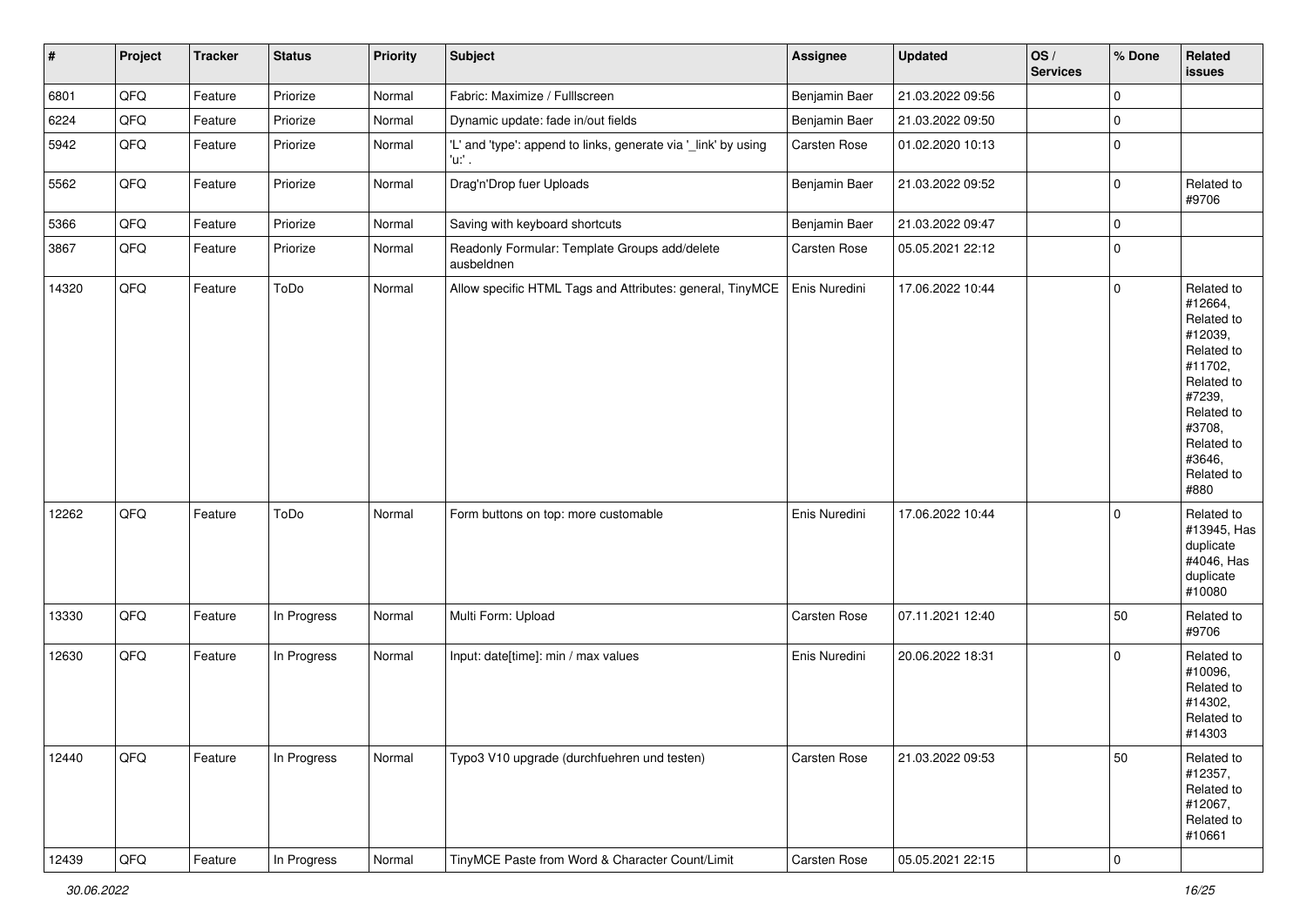| $\sharp$ | Project | <b>Tracker</b> | <b>Status</b>              | <b>Priority</b> | <b>Subject</b>                                                                       | <b>Assignee</b> | <b>Updated</b>   | OS/<br><b>Services</b> | % Done      | Related<br>issues                                                     |
|----------|---------|----------------|----------------------------|-----------------|--------------------------------------------------------------------------------------|-----------------|------------------|------------------------|-------------|-----------------------------------------------------------------------|
| 11980    | QFQ     | Feature        | In Progress                | Normal          | protected verzeichnis MUSS geschützt werden                                          | Carsten Rose    | 07.09.2021 13:30 |                        | $\mathbf 0$ |                                                                       |
| 11076    | QFQ     | Feature        | In Progress                | Normal          | SELECT  AS _websocket                                                                | Carsten Rose    | 30.08.2020 17:49 |                        | 0           |                                                                       |
| 10793    | QFQ     | Feature        | In Progress                | Normal          | Update NPM Packages                                                                  | Carsten Rose    | 07.09.2021 13:25 |                        | 30          |                                                                       |
| 10443    | QFQ     | Feature        | In Progress                | Normal          | Konzept_api / _live                                                                  | Carsten Rose    | 07.05.2020 09:39 |                        | $\mathbf 0$ |                                                                       |
| 6250     | QFQ     | Feature        | In Progress                | Normal          | Enhance layout: a) Subrecord, b) Subrecord-Title                                     | Carsten Rose    | 01.02.2020 23:22 |                        | $\mathbf 0$ | Related to<br>#5391                                                   |
| 5695     | QFQ     | Feature        | In Progress                | Normal          | Multiform                                                                            | Carsten Rose    | 02.01.2021 18:38 |                        | $\mathbf 0$ |                                                                       |
| 4194     | QFQ     | Feature        | In Progress                | Normal          | Bootstrap 4 ist jetzt offiziel                                                       |                 | 03.05.2021 20:47 |                        | $\Omega$    | Related to<br>#10114                                                  |
| 13566    | QFQ     | Feature        | Ready to sync<br>(develop) | Normal          | Delete config-example.qfq.php file                                                   | Carsten Rose    | 23.12.2021 09:25 |                        | $\mathbf 0$ |                                                                       |
| 13572    | QFQ     | Feature        | Feedback                   | Normal          | Form Load: misleading error message on trying to load non<br>existent primary record | Enis Nuredini   | 16.05.2022 23:16 |                        | 100         |                                                                       |
| 12584    | QFQ     | Feature        | Feedback                   | Normal          | T3 v10 migration script: replace alias-patterns (v11)                                | Carsten Rose    | 28.05.2022 11:12 |                        | 100         |                                                                       |
| 10782    | QFQ     | Feature        | Feedback                   | Normal          | Tiny MCE: Image Upload                                                               | Enis Nuredini   | 16.05.2022 23:16 |                        | $\Omega$    | Related to<br>#12452                                                  |
| 10124    | QFQ     | Feature        | Feedback                   | Normal          | qfq AAI-Login                                                                        | Karin Niffeler  | 07.05.2020 09:36 |                        | 0           |                                                                       |
| 5894     | QFQ     | Feature        | Feedback                   | Normal          | Typeahead in Report: show/hide rows dynamically                                      | Carsten Rose    | 18.02.2022 08:50 |                        | 0           | Related to<br>#5893,<br>Related to<br>#5885                           |
| 13608    | QFQ     | Feature        | Some day<br>maybe          | Normal          | Automatic Browser Language Redirect                                                  | Enis Nuredini   | 17.06.2022 08:35 |                        | $\mathbf 0$ |                                                                       |
| 12611    | QFQ     | Feature        | Some day<br>maybe          | Normal          | Refactoring: Bootstrap with Lazy Loading                                             | Carsten Rose    | 08.06.2022 10:37 |                        | $\Omega$    | Related to<br>#12490,<br>Related to<br>#10013,<br>Related to<br>#7732 |
| 12337    | QFQ     | Feature        | Some day<br>maybe          | Normal          | Database.php: better caching                                                         | Carsten Rose    | 16.09.2021 15:10 |                        | $\Omega$    |                                                                       |
| 12315    | QFQ     | Feature        | Some day<br>maybe          | Normal          | Form History (Diffs) / Backups                                                       | Carsten Rose    | 16.09.2021 15:10 |                        | $\mathbf 0$ |                                                                       |
| 11323    | QFQ     | Feature        | Some day<br>maybe          | Normal          | Report Frontend Editor Modal + Codemirror                                            | Carsten Rose    | 16.09.2021 15:10 |                        | 0           | Related to<br>#11036                                                  |
| 11322    | QFQ     | Feature        | Some day<br>maybe          | Normal          | Form Element JSON - (multiline parameter field)                                      | Carsten Rose    | 16.09.2021 15:10 |                        | 0           |                                                                       |
| 11217    | QFQ     | Feature        | Some day<br>maybe          | Normal          | <b>Extend Script Functionality</b>                                                   | Carsten Rose    | 16.09.2021 15:10 |                        | 0           |                                                                       |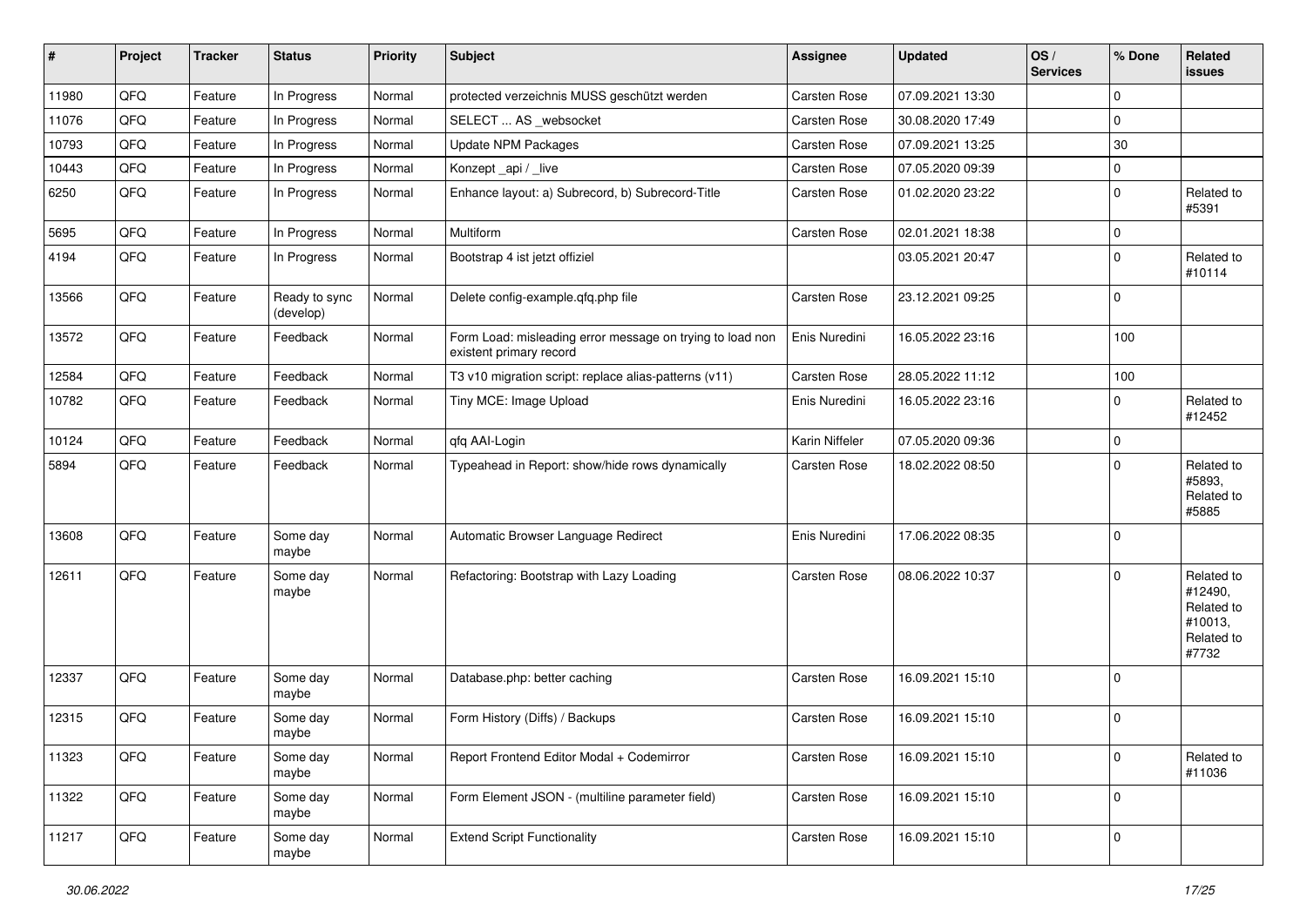| $\vert$ # | Project | <b>Tracker</b> | <b>Status</b>     | <b>Priority</b> | <b>Subject</b>                                     | <b>Assignee</b> | <b>Updated</b>   | OS/<br><b>Services</b> | % Done      | Related<br><b>issues</b>                                              |
|-----------|---------|----------------|-------------------|-----------------|----------------------------------------------------|-----------------|------------------|------------------------|-------------|-----------------------------------------------------------------------|
| 11036     | QFQ     | Feature        | Some day<br>maybe | Normal          | inline report editor permissions                   | Carsten Rose    | 16.09.2021 15:09 |                        | $\Omega$    | Related to<br>#11323                                                  |
| 10745     | QFQ     | Feature        | Some day<br>maybe | Normal          | <b>Tablesorter Excel Export</b>                    | Carsten Rose    | 16.09.2021 15:09 |                        | 0           |                                                                       |
| 10738     | QFQ     | Feature        | Some day<br>maybe | Normal          | CORS headers for external API requests             |                 | 10.06.2020 14:00 |                        | $\Omega$    |                                                                       |
| 10716     | QFQ     | Feature        | Some day<br>maybe | Normal          | Business Logic mit Externen Skripten               | Carsten Rose    | 16.09.2021 15:10 |                        | $\mathbf 0$ | Related to<br>#10713,<br>Related to<br>#8217                          |
| 10116     | QFQ     | Feature        | Some day<br>maybe | Normal          | TypeAhead: Tag - show inside 'input' element       | Carsten Rose    | 16.09.2021 15:09 |                        | $\mathbf 0$ |                                                                       |
| 10095     | QFQ     | Feature        | Some day<br>maybe | Normal          | Generic Gitlab Integration into QFQ                | Carsten Rose    | 16.09.2021 15:10 |                        | $\Omega$    |                                                                       |
| 10013     | QFQ     | Feature        | Some day<br>maybe | Normal          | FE.typ=editor: CodeMirror                          | Carsten Rose    | 08.06.2022 10:37 |                        | $\mathbf 0$ | Related to<br>#12611,<br>Related to<br>#12490,<br>Related to<br>#7732 |
| 9704      | QFQ     | Feature        | Some day<br>maybe | Normal          | Thumbnails Generieren beim Splitten von PDF Files  | Carsten Rose    | 11.12.2019 16:01 |                        | $\Omega$    |                                                                       |
| 9579      | QFQ     | Feature        | Some day<br>maybe | Normal          | Multiform with Process Row                         | Carsten Rose    | 11.12.2019 16:01 |                        | $\Omega$    |                                                                       |
| 9130      | QFQ     | Feature        | Some day<br>maybe | Normal          | tablesorter: Automatic Row numbering / Zeilenummer | Benjamin Baer   | 01.02.2020 23:22 |                        | $\Omega$    |                                                                       |
| 8894      | QFQ     | Feature        | Some day<br>maybe | Normal          | Documentation Tags Usable in QFQ Application       | Carsten Rose    | 11.12.2019 16:01 |                        | $\mathbf 0$ |                                                                       |
| 8892      | QFQ     | Feature        | Some day<br>maybe | Normal          | Display and Edit SQL Comments in Form Editor       | Carsten Rose    | 11.12.2019 16:01 |                        | $\pmb{0}$   |                                                                       |
| 8586      | QFQ     | Feature        | Some day<br>maybe | Normal          | QFQ: Enhance Error message for 'record not found'  | Carsten Rose    | 16.09.2021 15:10 |                        | 0           |                                                                       |
| 8522      | QFQ     | Feature        | Some day<br>maybe | Normal          | build QFQ - npm warnings                           | Benjamin Baer   | 01.02.2020 23:19 |                        | 50          |                                                                       |
| 8520      | QFQ     | Feature        | Some day<br>maybe | Normal          | Bring QFQ to Composer                              | Carsten Rose    | 16.09.2021 15:10 |                        | $\mathbf 0$ |                                                                       |
| 8101      | QFQ     | Feature        | Some day<br>maybe | Normal          | Password hash: support further hashing methods     | Carsten Rose    | 16.09.2021 15:10 |                        | $\pmb{0}$   |                                                                       |
| 8056      | QFQ     | Feature        | Some day<br>maybe | Normal          | Termin Organisation (Reservation)                  |                 | 01.02.2020 23:19 |                        | $\mathbf 0$ | Related to<br>#8658                                                   |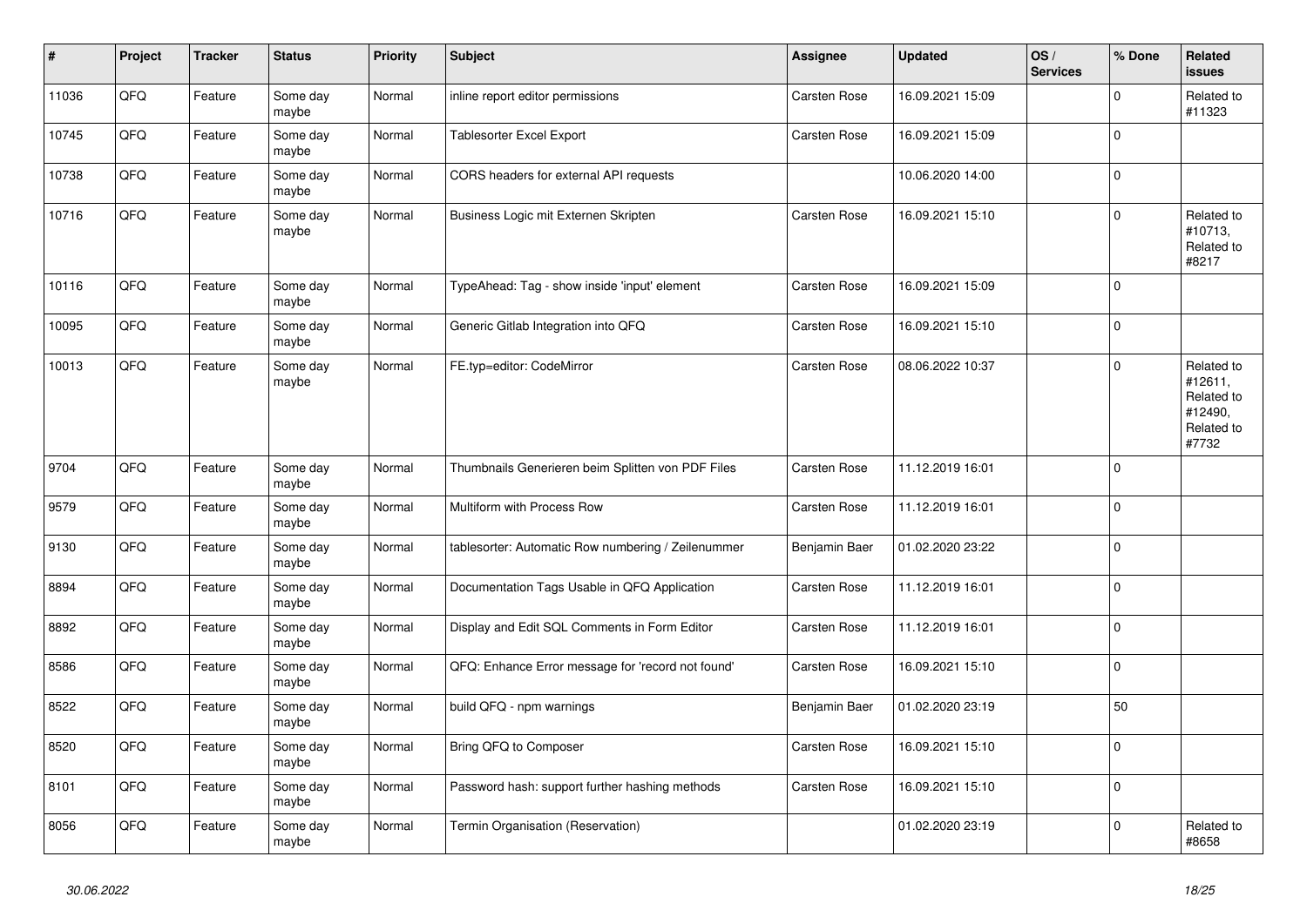| #    | Project | <b>Tracker</b> | <b>Status</b>     | <b>Priority</b> | <b>Subject</b>                                                                                 | Assignee      | <b>Updated</b>   | OS/<br><b>Services</b> | % Done      | Related<br><b>issues</b>                                               |
|------|---------|----------------|-------------------|-----------------|------------------------------------------------------------------------------------------------|---------------|------------------|------------------------|-------------|------------------------------------------------------------------------|
| 7921 | QFQ     | Feature        | Some day<br>maybe | Normal          | Rest API Export: URL kuerzer machen                                                            |               | 01.02.2020 23:19 |                        | $\Omega$    |                                                                        |
| 7732 | QFQ     | Feature        | Some day<br>maybe | Normal          | Javascript: Lazy Loading der add on libs                                                       | Benjamin Baer | 08.06.2022 10:38 |                        | $\Omega$    | Related to<br>#12611,<br>Related to<br>#12490,<br>Related to<br>#10013 |
| 7453 | QFQ     | Feature        | Some day<br>maybe | Normal          | import / export forms QFQ                                                                      | Carsten Rose  | 16.09.2021 15:10 |                        | $\Omega$    |                                                                        |
| 7452 | QFQ     | Feature        | Some day<br>maybe | Normal          | automate deployment new QFQ version                                                            | Carsten Rose  | 16.09.2021 15:10 |                        | $\Omega$    |                                                                        |
| 7336 | QFQ     | Feature        | Some day<br>maybe | Normal          | PDF Upload: disallow PDFs with specific Meta information                                       | Carsten Rose  | 11.12.2019 16:01 |                        | $\Omega$    |                                                                        |
| 7278 | QFQ     | Feature        | Some day<br>maybe | Normal          | Form: Wert vordefinieren der immer gesetzt wird                                                |               | 02.05.2021 09:27 |                        | $\mathbf 0$ |                                                                        |
| 7229 | QFQ     | Feature        | Some day<br>maybe | Normal          | New FormElement.type: Button                                                                   |               | 01.02.2021 12:32 |                        | $\mathbf 0$ |                                                                        |
| 7108 | QFQ     | Feature        | Some day<br>maybe | Normal          | QFQ Wrap Elements                                                                              |               | 11.12.2019 16:01 |                        | 0           |                                                                        |
| 7107 | QFQ     | Feature        | Some day<br>maybe | Normal          | Showcase Registration Tool: Anmeldung / Administration :<br>Liste Anmeldungen / Emaileinaldung | Carsten Rose  | 11.12.2019 16:01 |                        | $\Omega$    |                                                                        |
| 7106 | QFQ     | Feature        | Some day<br>maybe | Normal          | Beispiel Nummerierung von Rows in Report                                                       |               | 11.12.2019 16:01 |                        | $\Omega$    |                                                                        |
| 7105 | QFQ     | Feature        | Some day<br>maybe | Normal          | Beispiel wie man in einer zweiten Tabelle speichert.                                           |               | 11.12.2019 16:01 |                        | $\Omega$    |                                                                        |
| 7104 | QFQ     | Feature        | Some day<br>maybe | Normal          | Manual: hint about escaping if '\r' appears in mail body                                       |               | 11.12.2019 16:01 |                        | $\Omega$    |                                                                        |
| 7100 | QFQ     | Feature        | Some day<br>maybe | Normal          | Download: log access, max downloads, time limit                                                |               | 01.02.2020 23:19 |                        | $\mathbf 0$ |                                                                        |
| 6992 | QFQ     | Feature        | Some day<br>maybe | Normal          | DB exception: Syntax Highlight                                                                 |               | 11.12.2019 16:01 |                        | $\Omega$    | Related to<br>#5450                                                    |
| 6972 | QFQ     | Feature        | Some day<br>maybe | Normal          | Fabric Clipboard / cross browser tab                                                           | Benjamin Baer | 01.02.2020 23:21 |                        | $\mathbf 0$ |                                                                        |
| 6970 | QFQ     | Feature        | Some day<br>maybe | Normal          | tablesorter: default fuer 'sortReset' aendern von 'Ctrl' zu 'Alt'                              | Benjamin Baer | 01.02.2020 23:21 |                        | $\mathbf 0$ |                                                                        |
| 6715 | QFQ     | Feature        | Some day<br>maybe | Normal          | Code-Refactoring: dbArray vereinheitlichen                                                     | Carsten Rose  | 11.12.2019 16:02 |                        | $\mathbf 0$ |                                                                        |
| 6704 | QFG     | Feature        | Some day<br>maybe | Normal          | Upload Mode: Bilder in Notizen rechts sollen aktuellen<br>Upload repräsentieren.               |               | 01.02.2020 23:19 |                        | $\mathbf 0$ | Related to<br>#3264                                                    |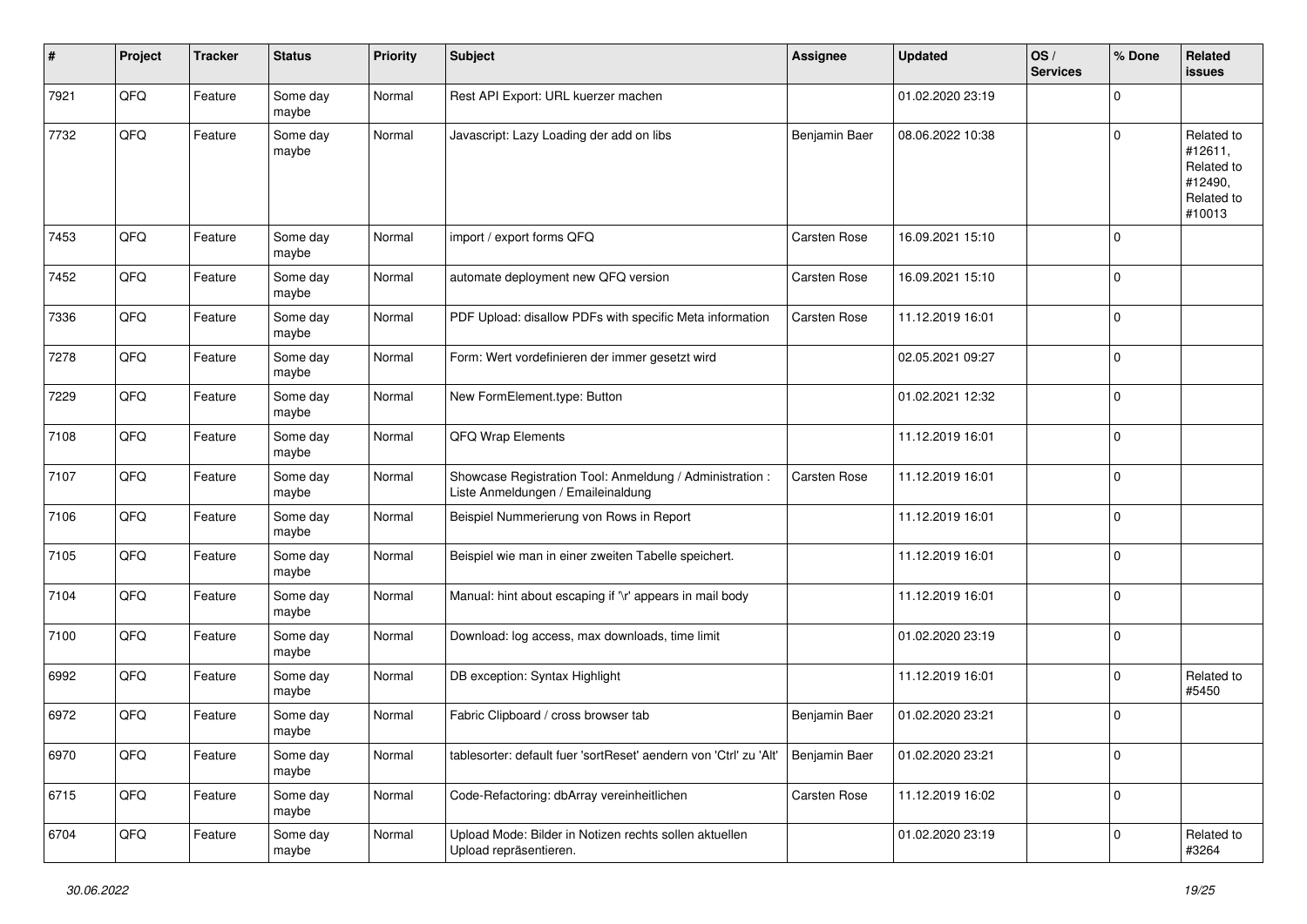| #    | Project | <b>Tracker</b> | <b>Status</b>     | <b>Priority</b> | Subject                                                                           | Assignee            | <b>Updated</b>   | OS/<br><b>Services</b> | % Done      | Related<br>issues                           |
|------|---------|----------------|-------------------|-----------------|-----------------------------------------------------------------------------------|---------------------|------------------|------------------------|-------------|---------------------------------------------|
| 6515 | QFQ     | Feature        | Some day<br>maybe | Normal          | Formular: Felder dynamisch ein/ausblenden                                         |                     | 11.12.2019 16:02 |                        | $\Omega$    |                                             |
| 6299 | QFQ     | Feature        | Some day<br>maybe | Normal          | Attack detection: log table with invalid SIP access                               |                     | 11.12.2019 16:02 |                        | $\Omega$    | Related to<br>#3947                         |
| 6288 | QFQ     | Feature        | Some day<br>maybe | Normal          | Best Practice: Erklaeren wie man ein Formular ganz in<br>'weiss' erstellen kann   |                     | 11.12.2019 16:02 |                        | $\Omega$    |                                             |
| 6084 | QFQ     | Feature        | Some day<br>maybe | Normal          | New escape type: 'D' - convert date                                               |                     | 01.02.2020 23:19 |                        | 0           |                                             |
| 6083 | QFQ     | Feature        | Some day<br>maybe | Normal          | Dynamic Update: Value Check via SQL                                               |                     | 11.12.2019 16:02 |                        | $\Omega$    |                                             |
| 5983 | QFQ     | Feature        | Some day<br>maybe | Normal          | Form Submit (save & update): normalize date/-time FE                              | Carsten Rose        | 01.02.2020 23:19 |                        | $\Omega$    |                                             |
| 5923 | QFQ     | Feature        | Some day<br>maybe | Normal          | fillStoreSystemBySqlLate                                                          |                     | 01.02.2020 23:19 |                        | $\Omega$    |                                             |
| 5895 | QFQ     | Feature        | Some day<br>maybe | Normal          | Tutorial: List of all QFQ Features                                                |                     | 01.02.2020 23:19 |                        | $\mathbf 0$ |                                             |
| 5893 | QFQ     | Feature        | Some day<br>maybe | Normal          | Edit on double-click                                                              |                     | 01.02.2020 23:19 |                        | $\Omega$    | Related to<br>#5894                         |
| 5892 | QFQ     | Feature        | Some day<br>maybe | Normal          | QFQ should use T3 API to manipulate FE GROUP<br>membership                        |                     | 01.02.2020 23:20 |                        | $\Omega$    |                                             |
| 5852 | QFQ     | Feature        | Some day<br>maybe | Normal          | Logging: mail.log / sql.log - im FE anzeigen und via AJAX<br>aktualisieren        | Carsten Rose        | 01.02.2020 23:19 |                        | $\Omega$    | Related to<br>#5885                         |
| 5851 | QFQ     | Feature        | Some day<br>maybe | Normal          | Queue System implementieren: MQTT, RabbitMQ                                       |                     | 01.02.2020 23:20 |                        | $\Omega$    | Related to<br>#5715                         |
| 5850 | QFQ     | Feature        | Some day<br>maybe | Normal          | Deployment: In QFQ Doc best practice fuer zeitgemaesses<br>Deployment beschreiben |                     | 01.02.2020 23:20 |                        | $\Omega$    |                                             |
| 5805 | QFQ     | Feature        | Some day<br>maybe | Normal          | TypeAHead SQL value instead of key stored                                         |                     | 01.02.2020 23:19 |                        | $\Omega$    | Related to<br>#5444                         |
| 5783 | QFQ     | Feature        | Some day<br>maybe | Normal          | <b>BPMN View/Edit</b>                                                             |                     | 11.12.2019 16:02 |                        | $\mathbf 0$ |                                             |
| 5665 | QFQ     | Feature        | Some day<br>maybe | Normal          | Versuch das '{{!' nicht mehr noetig ist.                                          | <b>Carsten Rose</b> | 01.02.2020 23:20 |                        | $\Omega$    | Related to<br>#7432,<br>Related to<br>#7434 |
| 5579 | QFQ     | Feature        | Some day<br>maybe | Normal          | Enhance Doc / Presentation: variable type 'link column type'                      | Carsten Rose        | 01.02.2020 23:19 |                        | $\mathbf 0$ |                                             |
| 5548 | QFQ     | Feature        | Some day<br>maybe | Normal          | 801 Textfiles/Scriptfiles als Thumbnail                                           | Carsten Rose        | 07.03.2022 16:26 |                        | $\mathbf 0$ |                                             |
| 5480 | QFQ     | Feature        | Some day<br>maybe | Normal          | QFQ: Dokumentation mit Screenshots versehen                                       | Carsten Rose        | 01.02.2020 23:20 |                        | 0           | Related to<br>#9879                         |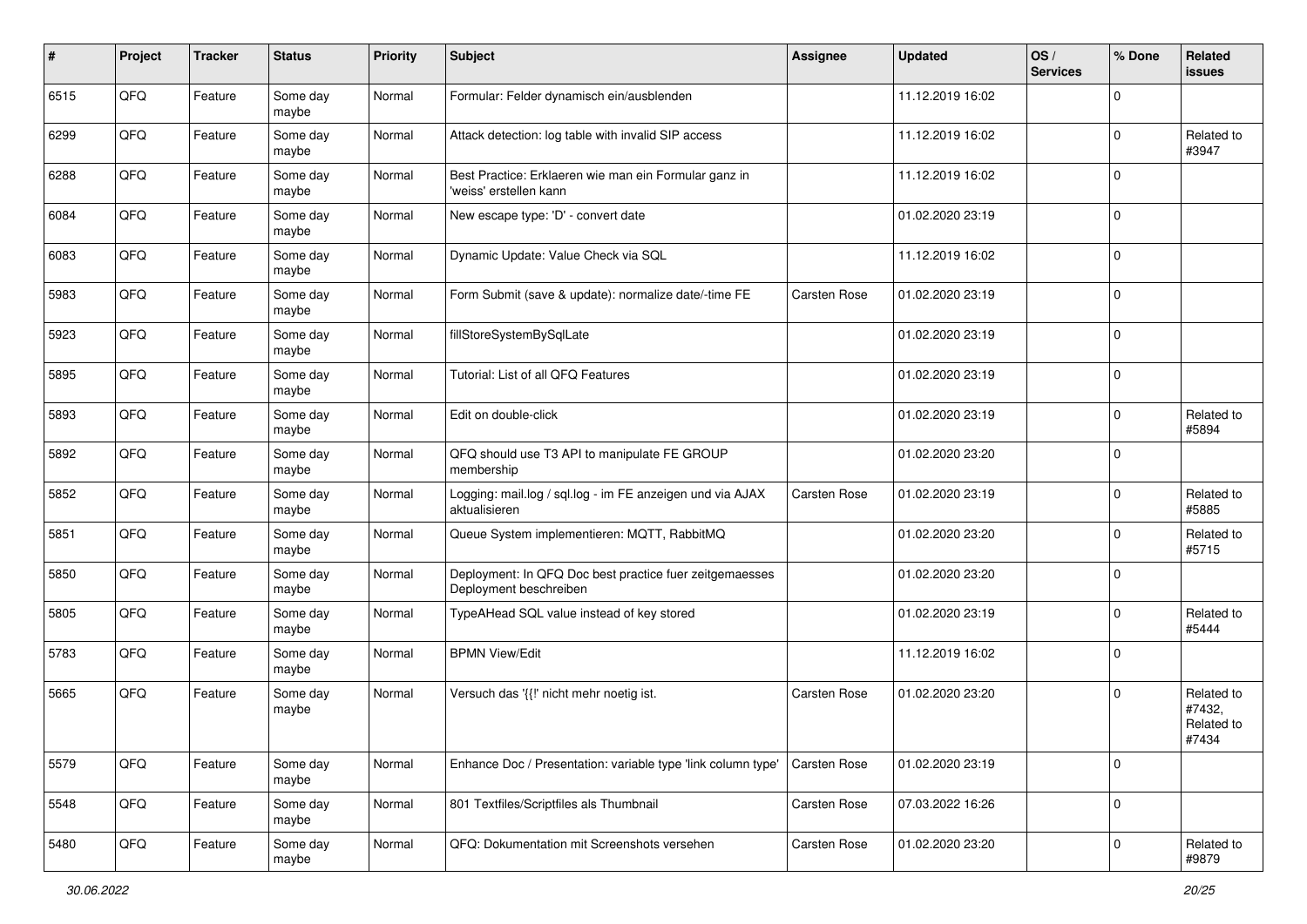| #    | Project | <b>Tracker</b> | <b>Status</b>     | <b>Priority</b> | <b>Subject</b>                                                                          | Assignee            | <b>Updated</b>   | OS/<br><b>Services</b> | % Done   | Related<br>issues    |
|------|---------|----------------|-------------------|-----------------|-----------------------------------------------------------------------------------------|---------------------|------------------|------------------------|----------|----------------------|
| 5455 | QFQ     | Feature        | Some day<br>maybe | Normal          | Mail Redirects grld abhaengig                                                           |                     | 01.02.2020 23:20 |                        | $\Omega$ |                      |
| 5452 | QFQ     | Feature        | Some day<br>maybe | Normal          | Thumbnails from PDF: bad quality                                                        |                     | 01.02.2020 23:20 |                        | $\Omega$ |                      |
| 5428 | QFQ     | Feature        | Some day<br>maybe | Normal          | secure thumbnail: late render on access.                                                | Carsten Rose        | 01.02.2020 23:20 |                        | 0        |                      |
| 5389 | QFQ     | Feature        | Some day<br>maybe | Normal          | QFQ Design: Multline label / note                                                       | Benjamin Baer       | 01.02.2020 23:19 |                        | $\Omega$ |                      |
| 5342 | QFQ     | Feature        | Some day<br>maybe | Normal          | link - with HTML Attributes                                                             |                     | 01.02.2020 23:20 |                        | $\Omega$ | Related to<br>#14077 |
| 5160 | QFQ     | Feature        | Some day<br>maybe | Normal          | QFQ collaborative / together.js, ShareJS, y-js, collaborative,                          |                     | 11.12.2019 16:02 |                        | $\Omega$ |                      |
| 5132 | QFQ     | Feature        | Some day<br>maybe | Normal          | Error Message sendmail missing attachment: more details                                 | Carsten Rose        | 01.02.2020 23:19 |                        | $\Omega$ |                      |
| 5129 | QFQ     | Feature        | Some day<br>maybe | Normal          | Reports: SQL fuer x Achse und y Achse                                                   |                     | 11.12.2019 16:02 |                        | $\Omega$ |                      |
| 5024 | QFQ     | Feature        | Some day<br>maybe | Normal          | Fabric: Generate PDF with edits                                                         | Benjamin Baer       | 01.02.2020 23:20 |                        | $\Omega$ | Related to<br>#10704 |
| 4974 | QFQ     | Feature        | Some day<br>maybe | Normal          | Long polling - inform all listening clients of changes                                  |                     | 11.12.2019 16:02 |                        | 0        |                      |
| 4956 | QFQ     | Feature        | Some day<br>maybe | Normal          | Sendmail: Benutzerdefinierte Headers                                                    | Carsten Rose        | 11.12.2019 16:02 |                        | $\Omega$ |                      |
| 4872 | QFQ     | Feature        | Some day<br>maybe | Normal          | Fields of Typo3 page available in STORE TYPO3                                           | <b>Carsten Rose</b> | 01.02.2020 23:19 |                        | $\Omega$ |                      |
| 4869 | QFQ     | Feature        | Some day<br>maybe | Normal          | Dynamic Update (show, hide, readonly?, required?) for<br><b>Template Group Elements</b> | <b>Carsten Rose</b> | 01.02.2020 23:19 |                        | 0        | Related to<br>#4865  |
| 4839 | QFQ     | Feature        | Some day<br>maybe | Normal          | qfq-handle in <head> Abschnitt</head>                                                   | Carsten Rose        | 11.12.2019 16:02 |                        | $\Omega$ |                      |
| 4816 | QFQ     | Feature        | Some day<br>maybe | Normal          | Templates for QFQ Reports (Tables, Radios, )                                            |                     | 01.02.2020 23:20 |                        | $\Omega$ |                      |
| 4757 | QFQ     | Feature        | Some day<br>maybe | Normal          | Test subrecord: download links ok? Links ok?                                            | Carsten Rose        | 01.02.2020 23:20 |                        | $\Omega$ |                      |
| 4719 | QFQ     | Feature        | Some day<br>maybe | Normal          | Custom Message in Client in case of 'Browser tab close,<br>modification will be lost'   |                     | 01.02.2020 23:20 |                        | $\Omega$ |                      |
| 4652 | QFQ     | Feature        | Some day<br>maybe | Normal          | UZH CD: Weiterleitung auf benutzerdefinierte 403/404 Seite                              | Carsten Rose        | 01.02.2020 23:20 |                        | $\Omega$ |                      |
| 4650 | QFQ     | Feature        | Some day<br>maybe | Normal          | Convert html to doc/rtf                                                                 | Carsten Rose        | 01.02.2020 23:20 |                        | $\Omega$ | Related to<br>#10704 |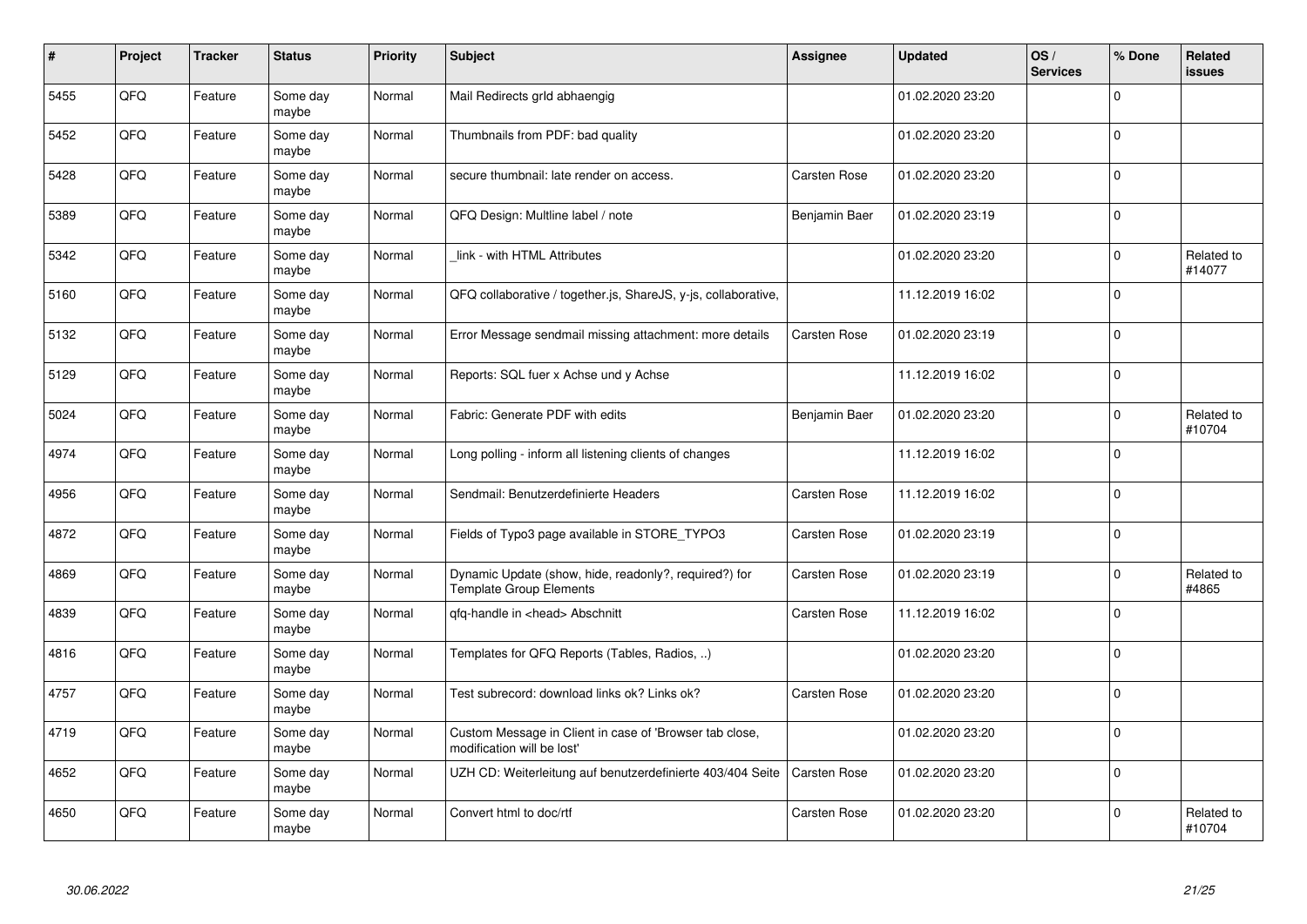| ∦    | Project | <b>Tracker</b> | <b>Status</b>     | <b>Priority</b> | <b>Subject</b>                                                                                                                                                | <b>Assignee</b>     | <b>Updated</b>   | OS/<br><b>Services</b> | % Done      | Related<br><b>issues</b>                    |
|------|---------|----------------|-------------------|-----------------|---------------------------------------------------------------------------------------------------------------------------------------------------------------|---------------------|------------------|------------------------|-------------|---------------------------------------------|
| 4640 | QFQ     | Feature        | Some day<br>maybe | Normal          | Rename System Forms                                                                                                                                           |                     | 01.02.2020 23:20 |                        | $\mathbf 0$ |                                             |
| 4627 | QFQ     | Feature        | Some day<br>maybe | Normal          | dbupdate: all tables - check 'create', 'modified' if it is<br>possible to change to default 'CURRENT_TIMESTAMP' and<br>modified 'ON UPDATE CURRENT_TIMESTAMP' |                     | 01.02.2020 23:20 |                        | $\mathbf 0$ |                                             |
| 4626 | QFQ     | Feature        | Some day<br>maybe | Normal          | Mobile View: 'classBody=qfq-form-right' makes no sense                                                                                                        |                     | 01.02.2020 23:20 |                        | $\mathbf 0$ |                                             |
| 4606 | QFQ     | Feature        | Some day<br>maybe | Normal          | link: qualifier to render bootstrap button                                                                                                                    | <b>Carsten Rose</b> | 01.02.2020 23:19 |                        | $\mathbf 0$ |                                             |
| 4551 | QFQ     | Feature        | Some day<br>maybe | Normal          | Set 'pills' via dynamicUpdate to show/hide/disabled                                                                                                           |                     | 01.02.2020 23:20 |                        | $\Omega$    | Related to<br>#3752                         |
| 4536 | QFQ     | Feature        | Some day<br>maybe | Normal          | FE upload: problem with delete if mutliple uploads an<br>FE.name="                                                                                            |                     | 01.02.2020 23:20 |                        | $\Omega$    |                                             |
| 4446 | QFQ     | Feature        | Some day<br>maybe | Normal          | New FE get same feldContainerId as last modifed FE                                                                                                            |                     | 01.02.2020 23:20 |                        | $\Omega$    |                                             |
| 4445 | QFQ     | Feature        | Some day<br>maybe | Normal          | template group: Option to simulate fieldset                                                                                                                   |                     | 28.06.2021 14:11 |                        | $\mathbf 0$ |                                             |
| 4444 | QFQ     | Feature        | Some day<br>maybe | Normal          | FE.type=upload: detect mime type                                                                                                                              |                     | 11.12.2019 16:02 |                        | $\Omega$    | Related to<br>#4303                         |
| 4443 | QFQ     | Feature        | Some day<br>maybe | Normal          | Form: multiple secondary tables                                                                                                                               |                     | 01.02.2020 23:20 |                        | $\mathbf 0$ |                                             |
| 4442 | QFQ     | Feature        | Some day<br>maybe | Normal          | Special Column Name: _link - new symbol G (Glyph) to<br>choose any available symbol                                                                           |                     | 11.12.2019 16:02 |                        | $\Omega$    |                                             |
| 4440 | QFQ     | Feature        | Some day<br>maybe | Normal          | Manual.rst: explain how to. expand PHP Session to 4h                                                                                                          |                     | 11.12.2019 16:02 |                        | $\mathbf 0$ |                                             |
| 4439 | QFQ     | Feature        | Some day<br>maybe | Normal          | Log: report all actions fired by an FE Element, incl. the<br>original directive (slaveld, sqllnsert, )                                                        |                     | 01.02.2020 23:20 |                        | $\Omega$    | Related to<br>#4432,<br>Related to<br>#5458 |
| 4435 | QFQ     | Feature        | Some day<br>maybe | Normal          | Report: striptags - specify allowed tags                                                                                                                      |                     | 01.02.2020 23:20 |                        | $\Omega$    |                                             |
| 4433 | QFQ     | Feature        | Some day<br>maybe | Normal          | Log when SIP will be destroyed by QFQ for any (security)<br>reason                                                                                            |                     | 01.02.2020 23:20 |                        | $\Omega$    | Related to<br>#4432,<br>Related to<br>#5458 |
| 4420 | QFG     | Feature        | Some day<br>maybe | Normal          | Client: Local Storage - store the changes of a form, local in<br>the browser.                                                                                 | Benjamin Baer       | 11.12.2019 16:02 |                        | $\mathbf 0$ |                                             |
| 4365 | QFQ     | Feature        | Some day<br>maybe | Normal          | Multi Language: new way of config                                                                                                                             | Carsten Rose        | 01.02.2020 23:20 |                        | $\mathbf 0$ |                                             |
| 4349 | QFQ     | Feature        | Some day<br>maybe | Normal          | link download: downloaded external URL to<br>deliver/concatenate - check mimetipe and handle it correctly                                                     | Carsten Rose        | 11.12.2019 16:02 |                        | 0           |                                             |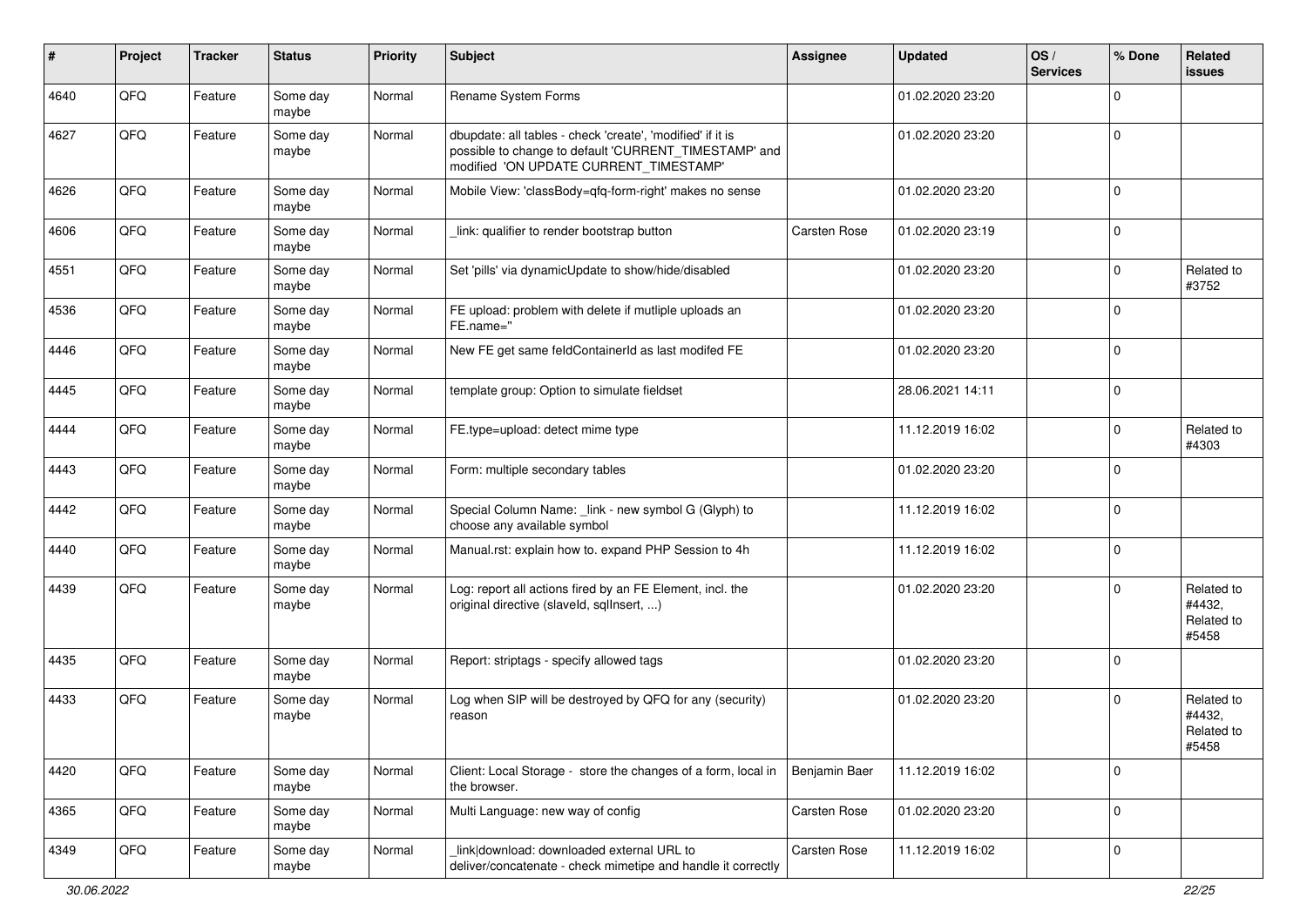| #    | Project | <b>Tracker</b> | <b>Status</b>     | <b>Priority</b> | Subject                                                                                                                                                  | <b>Assignee</b> | <b>Updated</b>   | OS/<br><b>Services</b> | % Done      | Related<br><b>issues</b>                    |
|------|---------|----------------|-------------------|-----------------|----------------------------------------------------------------------------------------------------------------------------------------------------------|-----------------|------------------|------------------------|-------------|---------------------------------------------|
| 4343 | QFQ     | Feature        | Some day<br>maybe | Normal          | Link: Classifier to add 'attributes'                                                                                                                     | Carsten Rose    | 01.02.2020 23:20 |                        | $\Omega$    | Related to<br>#14077                        |
| 4330 | QFQ     | Feature        | Some day<br>maybe | Normal          | Error Message: report missing {{ / }} in sqlUpdate, sqlInsert,<br>sqlDelete, sqlAfter, sqlBefore in FE action elements.                                  | Carsten Rose    | 01.02.2020 23:20 |                        | $\Omega$    |                                             |
| 4259 | QFQ     | Feature        | Some day<br>maybe | Normal          | Instant trigger a cron job                                                                                                                               | Carsten Rose    | 11.12.2019 16:03 |                        | $\Omega$    |                                             |
| 4197 | QFQ     | Feature        | Some day<br>maybe | Normal          | Unit Test fuer JSON Stream von QuickFormQuery.php ><br>doForm()                                                                                          | Carsten Rose    | 11.12.2019 16:03 |                        | $\mathbf 0$ |                                             |
| 4027 | QFQ     | Feature        | Some day<br>maybe | Normal          | Missing: orange 'check' / 'bullet'                                                                                                                       |                 | 11.12.2019 16:03 |                        | $\mathbf 0$ |                                             |
| 4026 | QFQ     | Feature        | Some day<br>maybe | Normal          | sqlLog.sql: log number of FE.id                                                                                                                          | Carsten Rose    | 11.12.2019 16:03 |                        | $\Omega$    | Related to<br>#5458                         |
| 3991 | QFQ     | Feature        | Some day<br>maybe | Normal          | report: Columnname '_skipWrap' skips 'fbeg', 'fend'                                                                                                      | Carsten Rose    | 11.12.2019 16:03 |                        | $\mathbf 0$ |                                             |
| 3947 | QFQ     | Feature        | Some day<br>maybe | Normal          | Attack detectect: logout current user                                                                                                                    | Carsten Rose    | 11.12.2019 16:03 |                        | $\mathbf 0$ | Related to<br>#5458,<br>Related to<br>#6299 |
| 3942 | QFQ     | Feature        | Some day<br>maybe | Normal          | Action Elemente: neu generierte IDs via FE weitergeben                                                                                                   | Carsten Rose    | 11.12.2019 16:03 |                        | $\Omega$    | Related to<br>#3941                         |
| 3941 | QFQ     | Feature        | Some day<br>maybe | Normal          | sqlAfter: es sollten mehrere moeglich sein                                                                                                               | Carsten Rose    | 11.12.2019 16:03 |                        | $\mathbf 0$ | Related to<br>#3942                         |
| 3905 | QFQ     | Feature        | Some day<br>maybe | Normal          | Documentation: Best Practice anhand eines Online<br>Bewerbungstools                                                                                      | Carsten Rose    | 11.12.2019 16:03 |                        | $\Omega$    |                                             |
| 3900 | QFQ     | Feature        | Some day<br>maybe | Normal          | Extend documentation of 'Copy / Paste'                                                                                                                   | Carsten Rose    | 11.12.2019 16:03 |                        | $\Omega$    | Related to<br>#3899                         |
| 3880 | QFQ     | Feature        | Some day<br>maybe | Normal          | Form 'Form': anlegen einer Tabelle                                                                                                                       |                 | 14.01.2021 10:12 |                        | $\Omega$    |                                             |
| 3879 | QFQ     | Feature        | Some day<br>maybe | Normal          | Form 'FormElement': Beim Feld 'name' rechts in der Notiz<br>einen Link einblenden - a) aktuelle Definition anzeigen, b)<br>Spalte in der Tabelle anlegen |                 | 11.12.2019 16:03 |                        | $\mathbf 0$ |                                             |
| 3878 | QFQ     | Feature        | Some day<br>maybe | Normal          | Form 'FormElement': Spalte 'name' typeAhead mit<br>Spaltennamen der Primarytable.                                                                        |                 | 11.12.2019 16:03 |                        | $\Omega$    |                                             |
| 3877 | QFG     | Feature        | Some day<br>maybe | Normal          | FormEditor: die Felder die aktuell nicht gebraucht werden<br>nur auf readonly/disabled setzen (nicht ausblenden > das<br>irritiert.                      | Carsten Rose    | 11.12.2019 16:03 |                        | $\mathbf 0$ |                                             |
| 3708 | QFQ     | Feature        | Some day<br>maybe | Normal          | Form: input - 'specialchars', 'none'  gewisse tags<br>erlauben, andere verbieten                                                                         | Carsten Rose    | 11.12.2019 16:02 |                        | 0           | Related to<br>#14320                        |
| 3692 | QFQ     | Feature        | Some day<br>maybe | Normal          | QFQ Webseite                                                                                                                                             | Benjamin Baer   | 11.12.2019 16:02 |                        | 0           | Related to<br>#5033                         |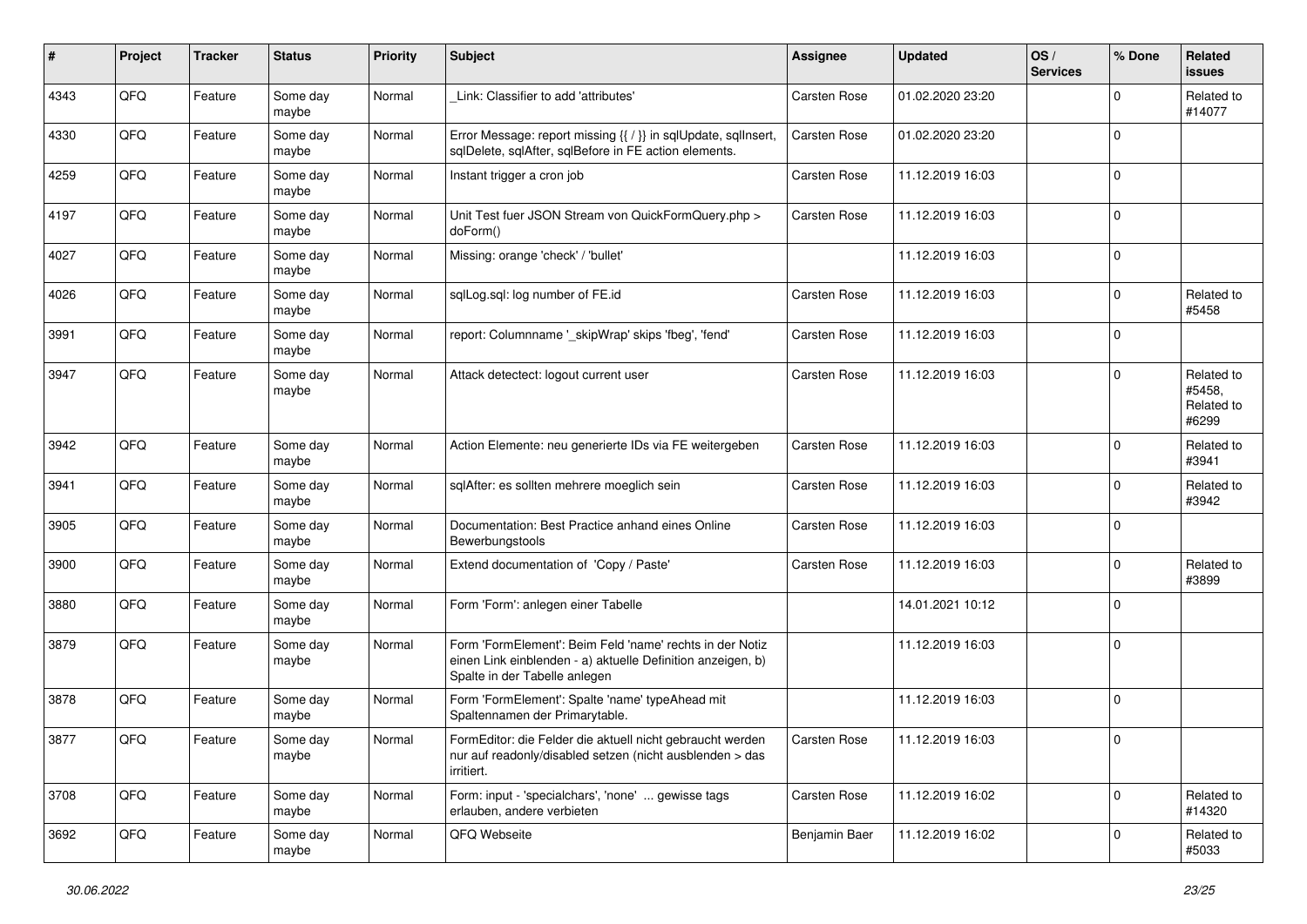| #    | Project | <b>Tracker</b> | <b>Status</b>     | <b>Priority</b> | <b>Subject</b>                                                                                                                               | Assignee            | Updated          | OS/<br><b>Services</b> | % Done   | Related<br>issues                           |
|------|---------|----------------|-------------------|-----------------|----------------------------------------------------------------------------------------------------------------------------------------------|---------------------|------------------|------------------------|----------|---------------------------------------------|
| 3677 | QFQ     | Feature        | Some day<br>maybe | Normal          | wkhtmitopdf: FE User access prohibited, if client IP changes<br>\$TYPO3_CONF_VARS[FE][lockIP]                                                | <b>Carsten Rose</b> | 11.12.2019 16:02 |                        | $\Omega$ |                                             |
| 3666 | QFQ     | Feature        | Some day<br>maybe | Normal          | a) Performance Messung: mysql_real_escape_string() im<br>Vergleich zu str replace(), b) doppeltes Aufrufen von<br>mysql_real_escape_string() | Carsten Rose        | 11.12.2019 16:02 |                        | $\Omega$ |                                             |
| 3646 | QFQ     | Feature        | Some day<br>maybe | Normal          | Moeglichkeit HTML Tags in Reports auszugeben (zu<br>enkodieren: htmlspecialchars)                                                            |                     | 11.12.2019 16:02 |                        | $\Omega$ | Related to<br>#14320                        |
| 3617 | QFQ     | Feature        | Some day<br>maybe | Normal          | Load javascripts at bottom                                                                                                                   |                     | 11.12.2019 16:02 |                        | $\Omega$ |                                             |
| 3495 | QFQ     | Feature        | Some day<br>maybe | Normal          | Predifined Parameter werden nicht in '+' (add new record)<br>SIP gerendert.                                                                  |                     | 11.12.2019 16:02 |                        | $\Omega$ |                                             |
| 3458 | QFQ     | Feature        | Some day<br>maybe | Normal          | Display 'Edit Form Element'-Checkbox on form: should<br>depend on FE Group                                                                   | Carsten Rose        | 11.12.2019 16:02 |                        | $\Omega$ | Related to<br>#3447                         |
| 3457 | QFQ     | Feature        | Some day<br>maybe | Normal          | LDAP: concat multi values to one single entry                                                                                                | Carsten Rose        | 11.12.2019 16:02 |                        | $\Omega$ |                                             |
| 3415 | QFQ     | Feature        | Some day<br>maybe | Normal          | FE Login Box Templatefile                                                                                                                    | Benjamin Baer       | 11.12.2019 16:02 |                        | $\Omega$ |                                             |
| 3402 | QFQ     | Feature        | Some day<br>maybe | Normal          | Syntax Highlighting via CodeMirror                                                                                                           | <b>Carsten Rose</b> | 11.12.2019 16:02 |                        | 100      | Related to<br>#3207                         |
| 3385 | QFQ     | Feature        | Some day<br>maybe | Normal          | templateGroup: insert/update/delete non primary records                                                                                      | <b>Carsten Rose</b> | 11.12.2019 16:02 |                        | $\Omega$ |                                             |
| 3350 | QFQ     | Feature        | Some day<br>maybe | Normal          | FormEditor: Hilfetext hinter 'checktype'                                                                                                     | Carsten Rose        | 11.12.2019 16:02 |                        | $\Omega$ |                                             |
| 3332 | QFQ     | Feature        | Some day<br>maybe | Normal          | Uploads: Thumbnails, Details zum hochgeladenen File                                                                                          | Carsten Rose        | 11.12.2019 16:02 |                        | $\Omega$ | Related to<br>#3264,<br>Related to<br>#5333 |
| 3331 | QFQ     | Feature        | Some day<br>maybe | Normal          | Default Tooltip fuer page? Links: mit Form und Record ID                                                                                     | <b>Carsten Rose</b> | 11.12.2019 16:02 |                        | $\Omega$ |                                             |
| 3291 | QFQ     | Feature        | Some day<br>maybe | Normal          | AutoCron websiteToken                                                                                                                        | Carsten Rose        | 11.12.2019 16:02 |                        | $\Omega$ | Related to<br>#4250                         |
| 3285 | QFQ     | Feature        | Some day<br>maybe | Normal          | Zeichenlimit pro Feld: textarea / editor                                                                                                     | Carsten Rose        | 11.12.2019 16:02 |                        | $\Omega$ |                                             |
| 3267 | QFQ     | Feature        | Some day<br>maybe | Normal          | 2 Forms auf einer Seite: real + Read only                                                                                                    | Carsten Rose        | 11.12.2019 16:03 |                        | $\Omega$ |                                             |
| 3216 | QFQ     | Feature        | Some day<br>maybe | Normal          | dynamic update für checkbox label2                                                                                                           | Carsten Rose        | 11.12.2019 16:03 |                        | $\Omega$ | Related to<br>#2081                         |
| 2995 | QFQ     | Feature        | Some day<br>maybe | Normal          | Dropdown JQuery Plugin: 'chosen' - Moeglichkeit um Select<br>Listen mehr Funktion zu geben. Kein Bootstrap noetig.                           | <b>Carsten Rose</b> | 11.12.2019 16:03 |                        | $\Omega$ |                                             |